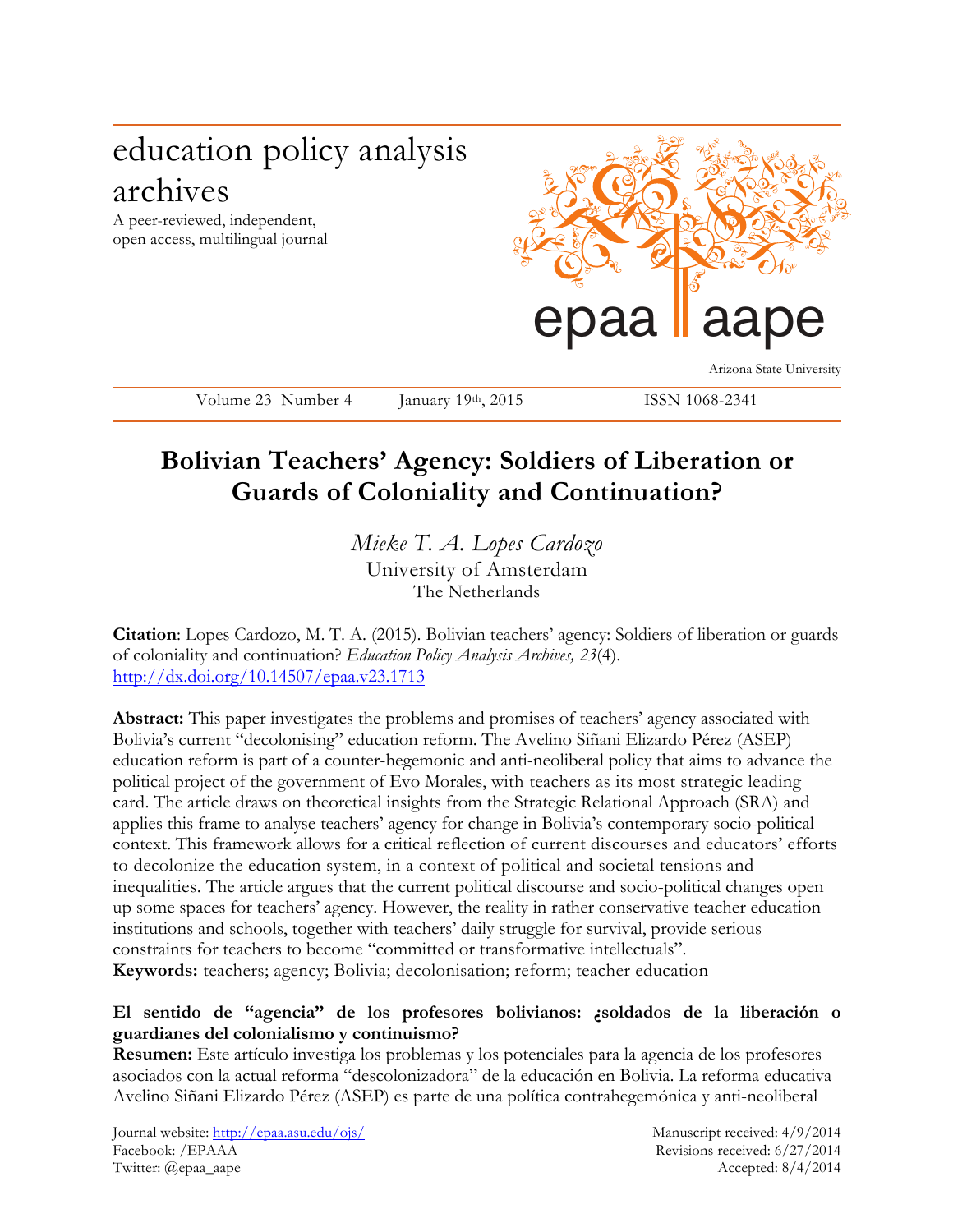que tiene como objetivo expandir el avance del proyecto político de Evo Morales, con los profesores como su principal apuesta estratégica. El artículo se basa en los aportes teóricos del Enfoque Relacional estratégico (ERE, SRA en este artículo) y aplica este marco en el análisis de la agencia de los profesores para cambiar el contexto socio-político contemporáneo de Bolivia. Este marco permite una reflexión crítica de los actuales discursos y los esfuerzos de los educadores por descolonizar el sistema educativo, en un contexto de tensiones y desigualdades políticas y sociales. El artículo sostiene que el actual discurso político y los cambios socio-políticos abren ciertos espacios para la agencia de los profesores. No obstante, el conservadurismo de las instituciones de formación y escuelas, junto con la lucha diaria de los profesores por sobrevivir, ofrecen serias restricciones a los profesores para convertirse en "intelectuales comprometidos o trasformadores". **Palabras-clave:** Profesores; agencia; Bolivia; descolonización; reforma; formación del profesorado

#### **O senso de "agência" dos professores Bolivianos: soldados da libertação ou guardas de colonialidade e continuação ?**

**Resumo:** Este artigo analisa os problemas e promessas que professores Bolivianos experimentam na actualidade associados com a reforma educativa de "descolonização". A reforma educativa Avelino Siñani Elizardo Pérez (ASEP) faz parte de uma iniciativa contrahegemónica e anti-neoliberal que tem como objectivo expandir o alcance do projecto político de Evo Morales. Os professores assumem nesta reforma uma posição de máximo valor estratégico. Este artigo utiliza conceitos teóricos baseados na Abordagem Estratégica Relacional (Strategic Relational Approach, SRA) para analisar a capacidade dos professores enquanto agentes de mudança no contexto socio-político Boliviano actual. Esta abordagem teórica permite uma reflexão crítica dos discursos em uso e dos esforços levados a cabo pelos professores para descolonizar o sistema educativo num contexto de tensão e desigualdades políticas e socias. O artigo propõe que o discurso político actual e as mudanças socio-políticas em curso oferecem aos professores alguns espaços de agência. Contudo, a realidade de escolas e instituições de formação de professors com uma natureza bastante conservadora, em associação com a constante luta pela sobrevivência que os professores têm de levar a cabo na sua vida quotidiana, constituem restrições sérias para os professores se desenvolverem como "intelectuais empenhados ou transformadores".

**Palavras-chave:** professors; agência; Bolívia; a descolonização; a reforma; a formação de professores

## **Introduction - Bolivia's Teachers as Soldiers of Decolonisation?1**

"Teachers are the soldiers of the liberation and decolonisation of Bolivia" Quote by Bolivia's president Evo Morales (Ministerio de Educación de Bolivia, 2010b)

 $1$  I am grateful for the support provided through the IS Academie on Education and International Development, a co-funded research collaboration between the University of Amsterdam and the Dutch Ministry of Foreign Affairs. I wish to express my sincere gratitude to Dr. Maria Luisa Talavera Simoni for her continuous guidance, support and *amistad*. I would also like to thank our research assistant Marielle Le Mat for her help with the editing of the references and bibliography of the paper, Antonio Alves Pereira Da Cunha Ferreira and Ramiro Gómez Salgado for their kind help with the translations of the Portugese and Spanish abstracts. Finally, I thank all participants in this research for their generous time and collaboration.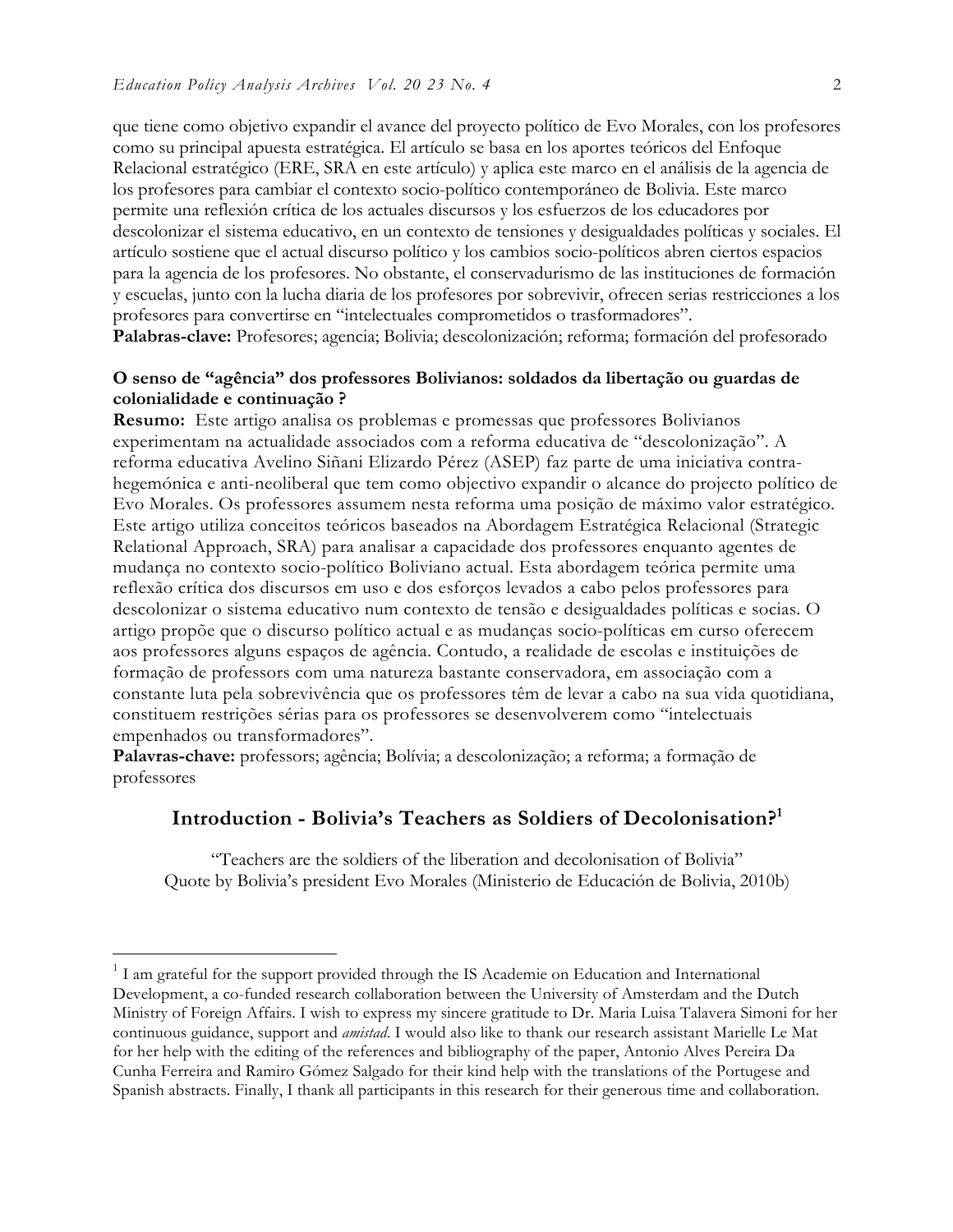Since 2006, Bolivia has been engaged in a political move that envisions an alternative Bolivian development path and future in which all Bolivians can live well (*vivir bien*). The "Avelino Siñani Elizardo Pérez" (ASEP) education reform is part of the counter-hegemonic and antineoliberal policy that aims to advance the political project of the government of Evo Morales, with teachers as its most strategic leading card**.** The reform aims to decolonise the entire education system, and by doing so embraces some of the critiques brought forward in Latin American based coloniality debates (further discussed below). Politically, Bolivian teachers are paradoxically put forward as key drivers of transformation, as the quote by president Evo Morales above illustrates. Yet, at the same time they are also commonly viewed as a rather conservative group in society with resistance to change and reform. This paper focuses its analysis on Bolivia's teachers' agency – their space to manoeuvre – and the consequent strategies they adopt as potential agents of change, focusing on the first six years after Evo Morales was elected as president (2006-2012). In order to critically analyse the (impact of) various political, societal and educational Bolivian discourses on teachers as drivers of change, the study draws on methodological insights from the Strategic Relational Approach (or SRA, adapted from Hay, 2002). Applying the SRA to study the various discourses on the agency of teachers, helps to uncover the dialectics between teachers' perceptions and strategies on the one hand, and the broader "strategic selective context" on the other. The paper also aims to responds to some of the critical education literature that helps to analyse the potential and limitations of teachers as "change agents" and "transformative or committed intellectuals"' (Fischman & Haas, 2009; Giroux, 2003). The text draws on empirical data collected by the author through mostly qualitative methods between 2007-2012during intensive periods of fieldwork.

The paper starts by briefly outlining Bolivia's socio-political context and recent political move towards a politics of change and decolonisation. In the next section on theoretical inspirations, I first elaborate on the critical ethnographic methodological approach and my positionality as a (foreign) researcher in Bolivia. I continue to discuss the analytical lens that draws on the Strategic Relational Approach (SRA), as the paper positions and explores the various perceptions on Bolivian teachers as change agents. With this framework in mind, I then turn to critically reflect on Bolivia's current discourses and educators' efforts to decolonize the education system, with teachers as its most strategic leading card, in a context of political and societal tensions and inequalities. It does so by exploring and connecting the changes and continuities in the strategically selective context of Bolivian teacher education, with the possibilities and challenges for (new) teachers to adopt strategies of reproduction, or rather of transformation.

#### **Bolivia's Socio-political Context of Decolonisation**

Being part of a larger Latin American "region in revolt" (Dangl, 2007, p. 7), change and counter-hegemonic transformation are on the tips of policy makers' tongues in contemporary Bolivia, not least when it concerns the role of educators for societal transformation. In line with wider constitutional reforms throughout contemporary Latin America, a new Bolivian constitution was approved in a referendum in January 2009. In Bolivia, the call for a revision of the social contract through a new constitution was due to the deep dissatisfaction of mostly indigenous and formerly marginalised groups within society with regards to fair chances and treatment in society.

There is a divide between (richer) elites in the fertile lowlands who mostly disagree with Morales' socio-economic redistribution and nationalization policies, and the pro-Morales supporters – organized through strong social movements – that predominantly inhabit the poorer and (geographically) higher regions of the country. Historically, education in Bolivia has been tightly linked to the reproduction of class differences as well as open and hidden forms of discrimination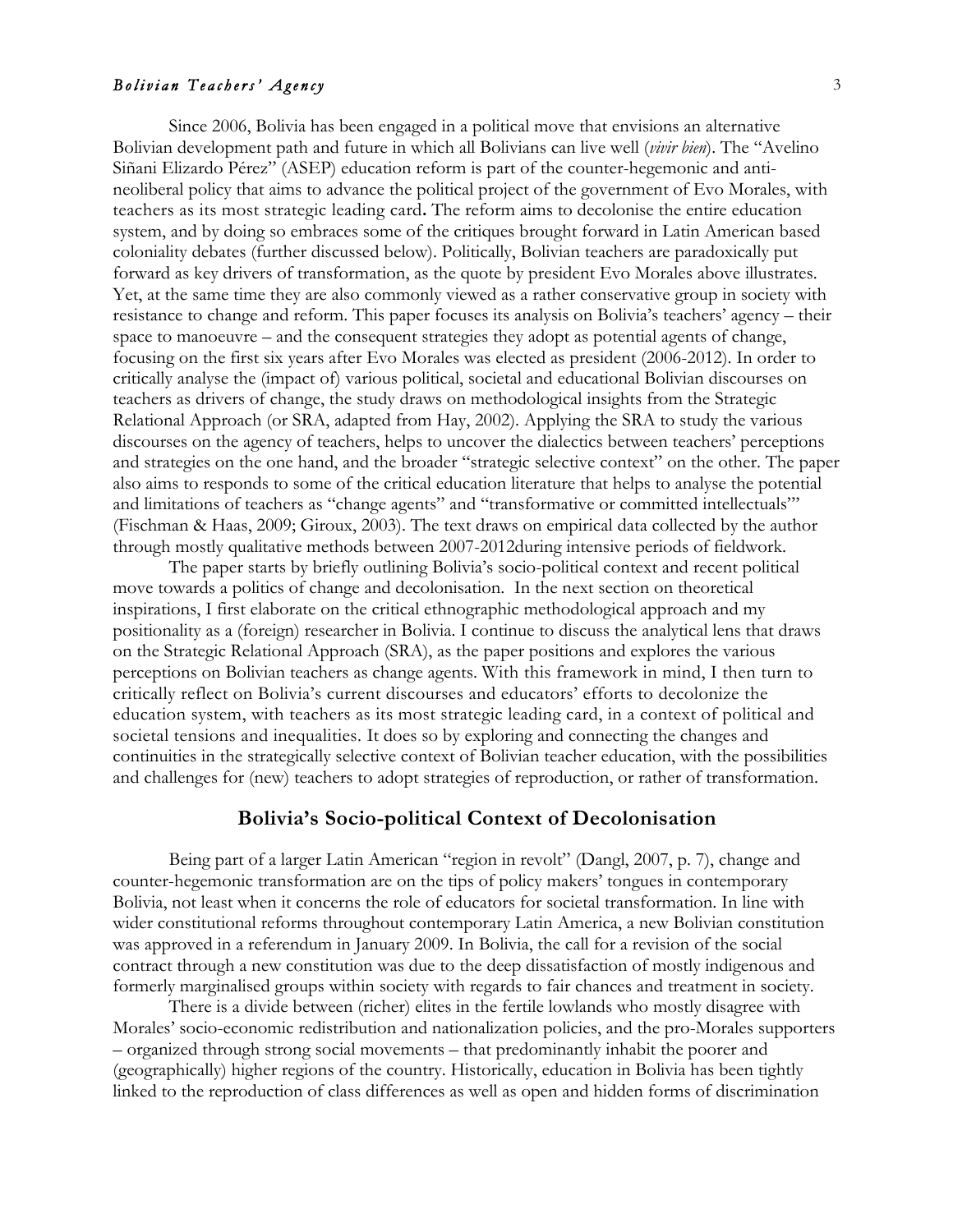and exclusion, particularly of indigenous groups. Bolivia has a wide ethnic and linguistic diversity with 37 indigenous groups (CEPAL, 2005, p. 9; Nucinkis, 2004, p. 4), and over 70 percent of the population identifying themselves as belonging to indigenous groups (Seligson, Cordova, Donoso, Moreno Morales, Orces, & Schwarz Blum, 2006).

While we can observe some changes taking place since President Morales' installation in 2006, such as a new Constitution as of February 2009, there are also signs of a continuing lack of economic redistribution leading to persisting inequalities and poverty levels (Webber, 2011). These struggles for social transformation in Bolivia—with indigenous movements as active agents—are about economic, environmental, democratic and social justice. However, this is far from a smooth process, as various social groups, including some groups of teachers, disagree with Morales' new nationwide project for change that includes nationalisation of natural resources (e.g. gas), and – at least at a discursive level – an opening of participatory policies. In the words of Gray Molina during a lecture at he University of Amsterdam, "the core of Bolivian democratic politics is about conflict and resolving conflict. Room for contestation is a driver for change" (2009, no page number available). This room for contestation might create a potential to accelerate progressive changes in a context where change is—slowly—beginning to take place, opening up new horizons amid a context of continuing tensions and struggle.

In December 2010, a new education reform proposal was adopted into law as part of these politics of change. This law was named after two leading educators, Avelino Siñani and Elizardo Pérez (whose initials led to the 'ASEP' abbreviation), who were involved in Bolivia's first indigenous education initiative in the highland town of Warisata (Ministerio de Educación, 2010a). Bolivia's "revolutionary" education reform, as its cover page claims, can be viewed in the light of a "new social contract in a Latin American education context" (Streck, 2010), which positions educational praxis as a central aspect of discussions and initiatives to cultivate another – more socially just world*,* emanating from the first World Social Forum in Porto Alegre in 2001. Bolivia's current political direction, including the ASEP education reform, respond to the various Latin American debates on "coloniality" (see e.g. Escobar, 2007; Grosfoguel, 2007a, 2007b; Lopes Cardozo, 2011, 2012a; Lopes Cardozo & Strauss, 2013; Mignolo, 2007; Quijano 2007; Saavedra, 2007; Walsh, 2007a). The concept of "coloniality" is used in these postcolonial debates to refer to a prevailing Euro-centric pattern of power and hegemonic forms of knowledge that continued to exist after colonial domination, and has influenced peoples' identities and epistemologies. In Latin America, a "geopolitics of knowledge" perceives European thought as scientific truth, while other epistemes, such as indigenous and Afro-descendent, have long been considered subaltern (Walsh, 2007b).

Bolivia's current education reform is not only rooted in these coloniality – or "decolonization" – debates, but as well in a broader Latin American popular education tradition that particularly draws on Freire's *Pedagogy for Liberation* and broadly strives for progressive social changes and more egalitarian social relations (Gottesman, 2010). These approaches often entail problem-based learning and critical dialogue, the transformation of teacher-student relations and the incorporation of local or indigenous knowledge in teaching processes. Hence, Bolivia is engaged in political discussions and initiatives with regard to a decolonized education system based on this epistemic dialogue, and imagining an alternative future through embracing the critiques brought forward in coloniality debates.

These debates have a double relevance for this paper. Firstly, Bolivia's envisaged educational transformation is built around the idea of "decolonization", which is inspired by coloniality debates and theories of alternative knowledge. Felix Patzi, a Bolivian sociologist and the first Minister of Education in Morales' government in 2006, was actively engaged in these debates and responsible for the very first drafts of the new ASEP law for decolonising education. Secondly, the insights I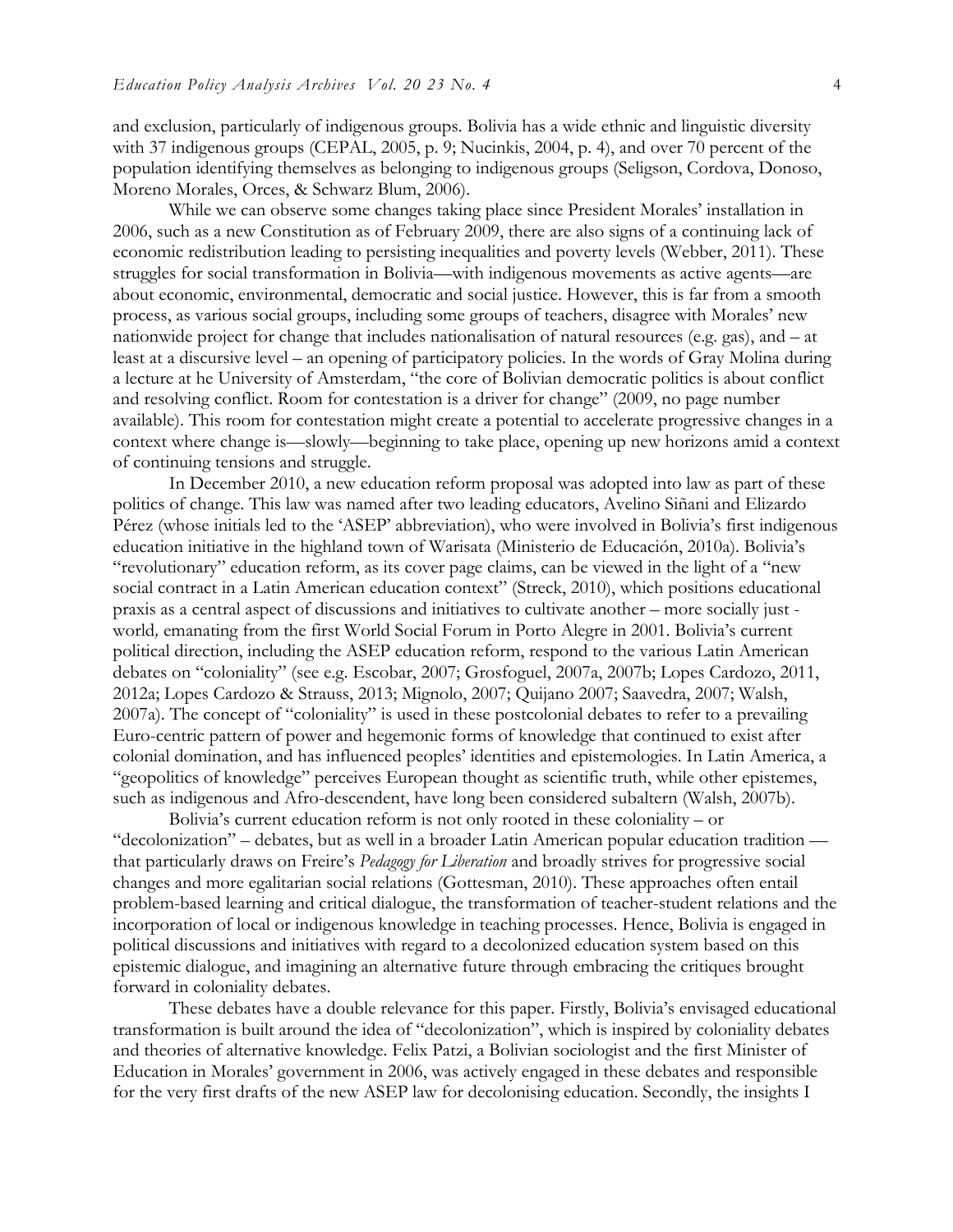have gained from reading and observing these debates also shaped the development of a critical, reflective and ethnographic methodology as explained in the theoretical section below. This next section then continues to discuss how education, and more specifically teachers' roles, could be analysed in relation to Bolivia's fascinating socio-political context.

## **Critical Theoretical Inspirations**

#### **Methodology, Reflexivity and Positionality**

The paper draws from a critical ethnographic research engagement with Bolivian teacher education for more than five years, including ten months of fieldwork in an urban institute (called Simón Bolívar) and a rural teacher education institute (called Paracaya). In Bolivia, these teacher education colleges are usually referred to as "Normales". During these visits, I conducted over 120 semi-structured interviews, and various workshops and focus group discussions at the policy, NGO, institutional and school levels. For the purpose and focus of this article, I draw specifically from (policy) documentation, interviews, focus group discussions and feedback workshops conducted with policy-makers, teacher trainers, and teacher students. Data from interviews, discussions and observations were transcribed with the help of a Bolivian research assistant. The data was organised and coded by the author using the qualitative data analysis software Atlas Ti, and numbers shown after the quotes in the text refer to this system. For this article, I also draw on the outcomes of a survey that was conducted in 2008 with 164 first and third year students at the urban teacher training institute included in this study, and 158 first and third year students in the rural institute (with a balance between the number of first and third year students). The outcomes of these surveys were entered into Excel and helped me to analyse and write about the student and trainer background profiles, and motivations to become a teacher (for an example of the survey question, see Lopes Cardozo, 2011, p. 275).

It can be argued how a critical ethnographic approach aims to respond to some of the claims of Latin American coloniality theorists, by attempting to give a voice to "subaltern peoples", while endeavouring to contribute to "emancipatory knowledge and discourses of social justice" (Madison, 2005, p. 5). Personally I hope to modestly address this by writing about the fascinating, complex and often under-represented case of Bolivia in international debates about the role of education in transforming or reproducing inequalities in society. In one of my interviews, the Bolivian sociologist Saavedra reflected on the process of doing research: "The real validity of the information we collect during processes of investigation ultimately is determined by many factors, including personal ones; if there is no confidence, or even if there is no real solidarity, people will just give us the standard information, or they will tell us what they think we want to hear"(114:19).<sup>2</sup> Indeed, I experienced that building levels of trust and a longer term engagement was crucial for being able to collect, share and discuss insights that are presented in this paper. This sense of solidarity has, I hope, not stopped me from critically looking into the potentials *and* pitfalls of Bolivia's ideologically progressive route, as well as the opportunities and obstacles of teacher education institutes and the main actors within them to either support or resist the (not always) progressive processes of change.

Guided by critical ethnographic approaches to research including (self-)reflexivity, positionality and dialogue (Madison, 2005, p. 9) I aimed to overcome some of the limitations of being an outsider and visitor. I did so by returning to the same institutions various times over a

 <sup>2</sup> The numbers indicated after quotes from respondents correspond to the numbered interviews and data analysis process in Atlas Ti. All quotes are translated from Spanish to English by the author and are presented in italics in this text.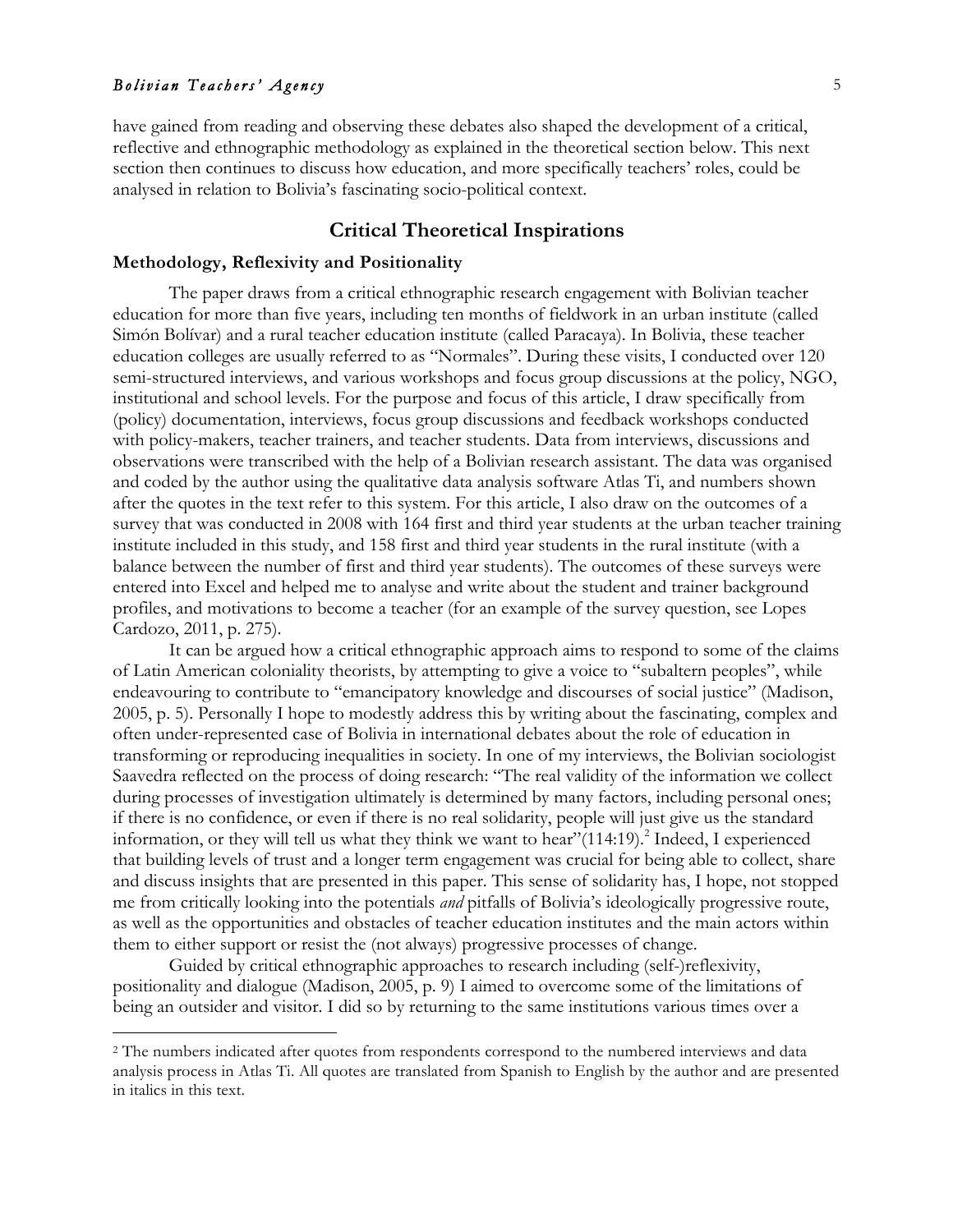period of five years, by closely collaborating with a Bolivian academic supervisor and expert in the field of education, by organizing a series of feedback workshops to share and discuss the research findings in different settings, and, finally by disseminating research findings in Spanish as well as English. This way, I have humbly attempted to engage not only as a visitor but as a "participant" in (opening) the debates on this topic in and beyond Bolivia, in academia, the policy and public domains.

#### **A Framework for Analysing Teacher Agency in the Context of Bolivia**

Teachers, and their space for manoeuvre – or agency – are at the core of the analysis of this paper. The analytical framework applied here starts from a meta-theoretical critical realist ontological perspective (Jessop, 2005; Robertson & Dale, 2014). Critical Realism has also informed the work of Hay (2002) on the Strategic Relational Approach (SRA). While the SRA is originated in political science debates, I have adapted the framework to analyse teacher agency, and I build here on former published work (Lopes Cardozo, 2011, 2012a, 2012b, 2012c, 2012d, 2013; Lopes Cardozo & Hoeks, 2014; Shah & Lopes Cardozo, 2014). Basically, the SRA aims to bring the classical sociological debates on structure, agents and agency a step further (for a more complete reflection see Jessop, 2005), by engaging with the dialectic nature of both *strategic actors* and *strategically-selective contexts* (Hay, 2002).

Our adapted version of the SRA enables an analysis of teachers as strategic and political actors, who are located in and might (or not) constantly respond to a strategically selective context. In this model, structures are seen as *strategically-selective*, because the social, economic and political spaces in which actors operate present an "unevenly distributed configuration of opportunity and constraint to actors" (Hay, 2002, p. 381). Action is framed by a constant engagement of actors – in this case teachers – within their environment. At the same time, the model acknowledges that different individuals and groups may have varying opportunities and constraints to do so, due to their levels of access to particular strategic resources (social, political, cultural, economic capital, information) (Jessop, 2005, p. 48-49). Using SRA, teachers' *agency* is defined for this research as their space for manoeuvre, within a strategically selective context framed by discursive and material conditions, in which they develop intended or unintended *strategies* of action in response to such a context (see also Shah & Lopes Cardozo, 2014).

Teachers' agency – and hence their (un)conscious strategies – should be understood within the limits or opportunities of the specific strategically selective context.<sup>3</sup> Hay's (2002) case that actors face an uneven distribution of opportunities, information and constraints – resulting in a strategically selective context – might help to understand the differences in opportunities for rural and urban, male and female, indigenous and non-indigenous teachers in Bolivia. In addition, almost all Bolivian teachers face a fairly low social status, and are located in a complex and changing socio-political and economic reality, where they often struggle with more than one job at the same time for survival of themselves and their (extended) families. By utilising the SRA, his article aims to show how being an

 <sup>3</sup> Teachers are, as Giddens stated, 'actors with agency' (Giddens, 1995, in Talavera Simoni, 2011, p. 22). Teachers' agency has been defined in various ways, including as 'gaining control over ones behaviour', 'the power to act purposively and reflectively', or as 'the conscious role people play to bring about social change' (Moore, 2008: 589), or as 'having a voice' in partly enabling, partly constraining contexts (Delany-Barmann, 2010: 184). Teachers' strategies are hence fluid rather than static and closely linked to their changing perceptions of society and their role within socio-political processes of change (Vongalis-Macrow, 2007, p. 425).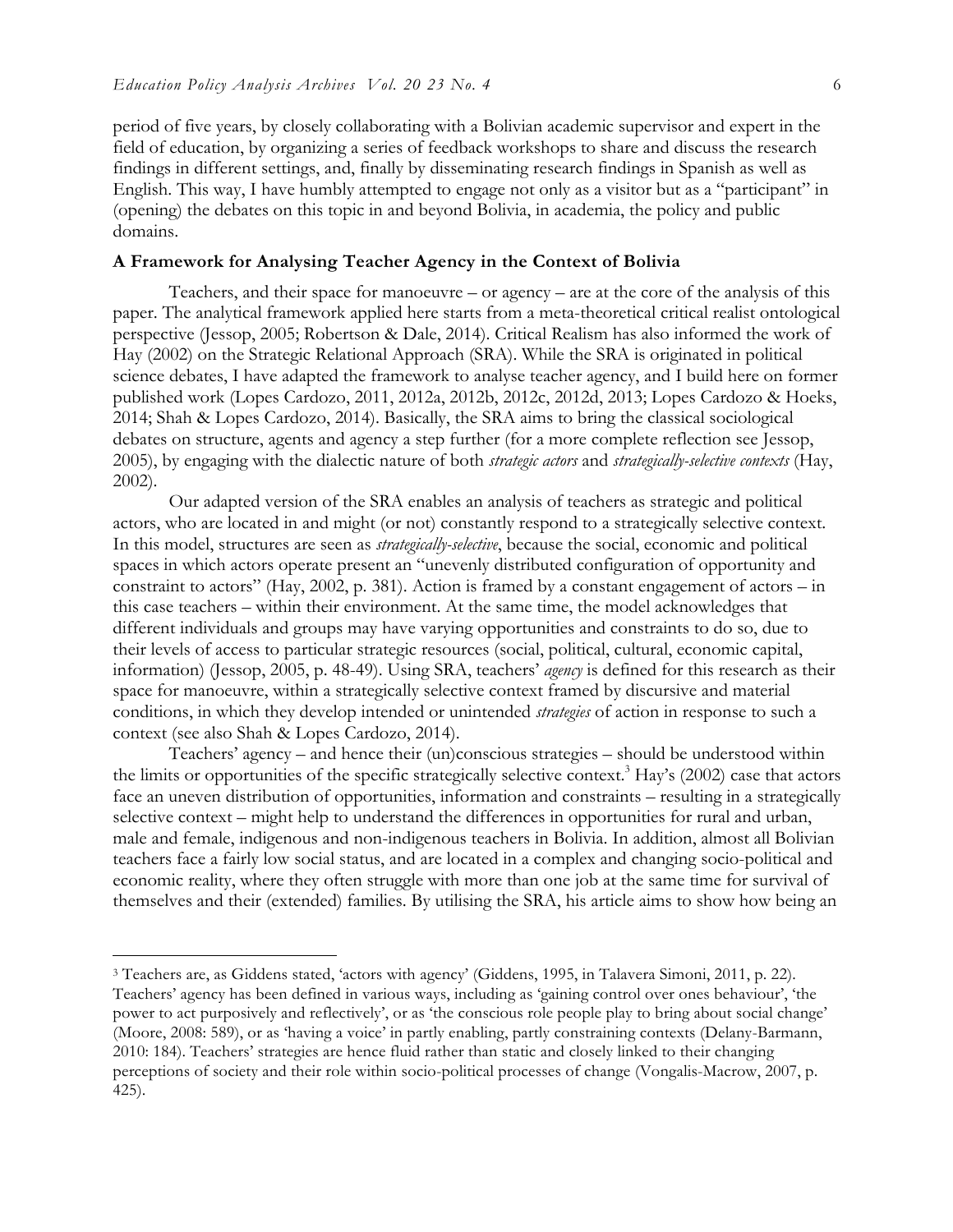agent of change – or in some cases *against* change – in the education field of Bolivia is a rather complex issue that operates in the dialectical space between contexts and agents.

The SRA recognises the importance of both material and discursive realities (Jessop, 2005). This article focuses on the discursive aspects that relates to teachers' agency, while at the same time acknowledging teachers' material realities (in terms of low salaries, little pedagogical support, a lack of educational material about the new ASEP reform). The focus of this paper lies on an analysis of the discourses of various actors working in the Bolivian education field on teachers' agency as agents of change, and how these perspectives inform teachers' strategies accordingly.

Having set out the overarching theoretical and methodological framework for this paper that is inspired by an application of the SRA, I now turn to locate this study in relation to some of the relevant debates in the academic literature on teacher agency. To analyse teachers roles as (potential) agents of change, I found it useful to draw from a (neo-)Gramscian understanding of educators as "public intellectuals" (for a more in-depth engagement with a Gramscian analysis of Bolivian teacher education, see Lopes Cardozo, 2013). Following Gramsci, education institutes are sites of conflict and negotiation in which both state and civil society actions come together and are mediated. Teachers are, therefore, neither completely resistant nor fully cooperative to adopt policy reforms coming from the Bolivian state (Talavera Simoni, 2011, p. 19). I find it specifically useful to draw on: 1) the idea of "teachers as transformative intellectuals" (Giroux, 2003), and 2) the notion of "teachers as committed intellectuals" (Fischman & Haas, 2009). Both of these frames are particularly relevant to help understand the highly politicised reality in which Bolivian teachers are located. In addition, seeing teachers either as transformative intellectuals, or as committed intellectuals, has a direct resonance with the discourses used by teachers, their trainers and policy-makers in the Bolivian context, as my analysis below will highlight.

Giroux's (2003) idea of rethinking teachers' roles as transformative intellectuals, instead of mere messengers of a system, is interesting. Often, policy-makers display little confidence in teachers' intellectual and moral abilities, and they tend to ignore teachers' roles in preparing active and critical citizens. Giroux, while writing mostly about the United States context, therefore argues that teachers should join public debates, engage in self-critique and collectively organise to struggle for their rights and status in society. In Bolivia, we can see a history of resistance among teachers – either through individual efforts or collective organised unions. Here, historically embedded attitudes of resistance, as well as critical and reflective attitudes and socio-political aspirations, become important incentives for a teacher to act or to remain passive; to support, passively follow or resist Morales' new ASEP education policy lines, sometimes regardless of their more general political support to the political party of Morales, the *Movimiento Al Socialismo* (MAS).

Following from what Fischman and Haas write (2009, p. 572), Bolivia's political discourse that portrays teachers as soldiers of change falls within the "all-powerful "heroicteacher" or the all-knowing "superconcious-critical-teacher" of the [Narrative of Redemption]". These authors propose to view (and educate) teachers as "committed intellectuals" rather than teacher-superheroes as they take the idea of teachers as organic intellectuals a step further. These teachers-as-committed-intellectuals can engage individually or collaborate with colleagues in committed actions for social justice "as an integral part of the always contradictory and conflictive on-going process of conscientization and educational change" – rather than following a romanticized "Dangerous Minds" film script of the successful, often lonesome, teacher-hero who turns a bad student/classroom/school/neighbourhood (or Bolivian state, for that matter) into a "good" one (Fischman & Haas, 2009, p. 572).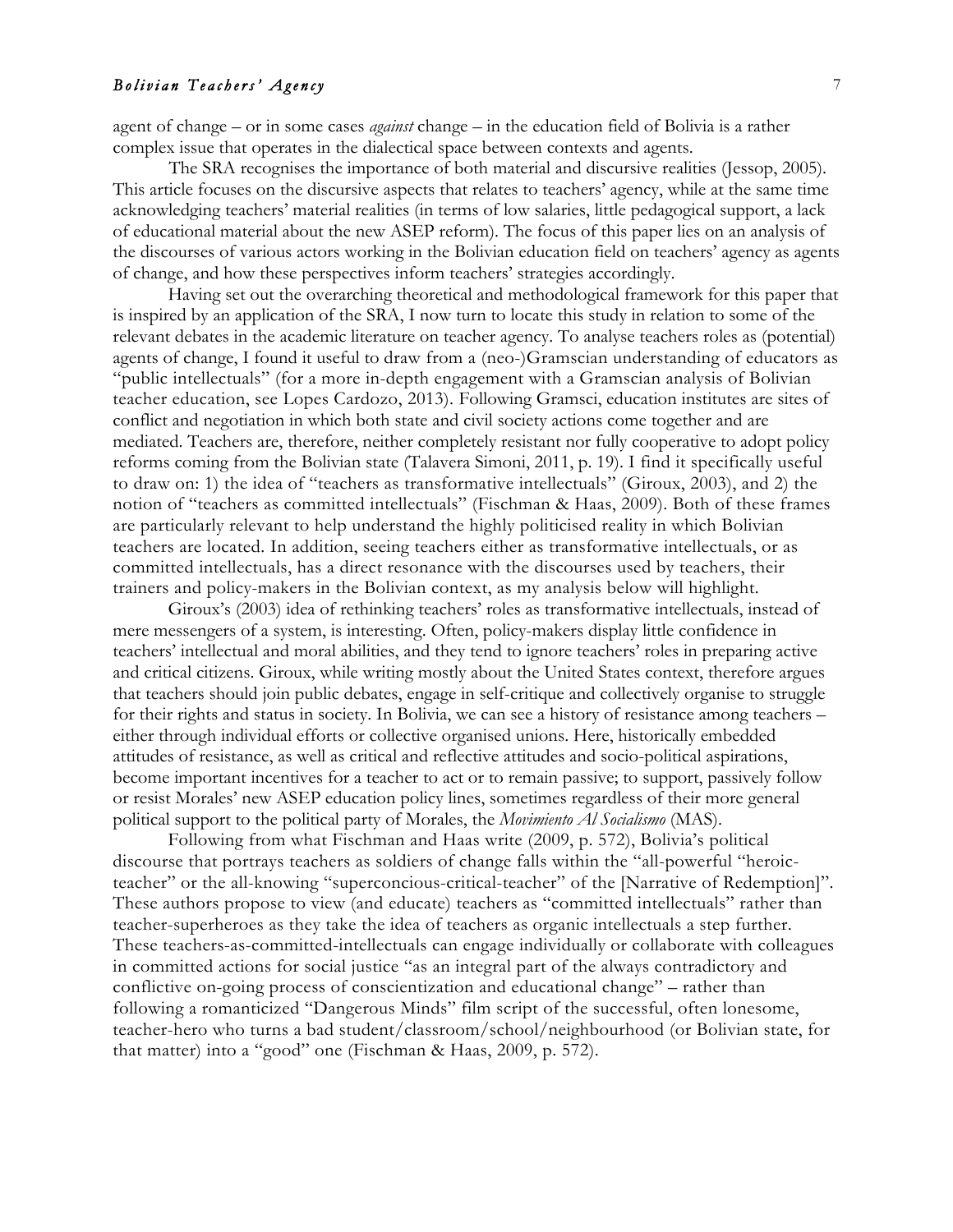With this framework in mind, I now turn to critically reflect on Bolivia's current discourses and educators' efforts to decolonize the education system, with teachers as its most strategic leading card, in a context of political and societal tensions and inequalities.

#### **Bolivian Discourses on Teachers as Actors of Change**

The data of this study confirms that many actors in the education field, including policy makers, teacher trainers, student teachers and teachers themselves, *perceive* educators to be potential or actual agents of change. These perceptions, however, also show that not all teachers are able or willing to be(come) change agents. This section first introduces the voices of three Bolivian educators, who are operating in slightly different settings or having different roles, and with rather different perspectives on teachers as change agents. Secondly, drawing from empirical data and a review of available studies on Bolivian education, I sketch the "strategically selective context" of Bolivian teacher education, by briefly outlining the political discourse on the role of teachers, as well as the structural and institutional context of the Normales.<sup>4</sup> I then continue to discuss the perspectives on teacher agency according to teacher trainers and teacher students in relation to this educational and broader socio-political context. As highlighted in the theoretical section above, building on an SRA framework, the analysis will aim to understand contexts in relation to the strategies of actors involved, and vice versa.

#### **Meeting Elisa, Bernardo and Dilma**

Based on the work of Gramsci, Baud and Rutten rightly emphasise the important role of individuals in processes of social change: "The history of the Zapatistas or al-Qaeda would have been different without Sub-comandante Marcos or Osama bin Laden" (Baud & Rutten, 2004, p. 6). Similarly, Bolivia's recent historical developments would have probably looked different without the political career and election of Evo Morales as president. On a lower scale, the classrooms and streets of Bolivia would look differently without the strategies of Elisa (a teacher education student), Benardo (a teacher trainer) and Dilma (a primary school teacher and union leader). Below, I briefly introduce these three Bolivian educators whom I got to know while working in Bolivia. These teachers' ideas and respective (absence of) strategies with regard to the current socio-political state of affairs are inherently interrelated to the strategic selective context in Bolivia.

**Elisa5** is a 32-year-old female student teacher at the Simón Bolívar. She is studying to become an English teacher, because on the one hand she "wants to teach children to become good and useful citizens for the country", while on the other hand she perceives learning English as an opportunity "to travel and communicate in other countries". She was born and raised in the city of La Paz, has Spanish as her mother tongue and identifies herself with the Aymara culture. She was formerly trained in linguistics and has worked as a management assistant. She is also a mother of a daughter (6) and a son (4), and she currently works as a private English language teacher after her busy schedule of classes in the Normal. She struggles to combine her family with her study and work, and depends on her mother for childcare, as her husband works long days as well. She is not well informed about the new ASEP law, but she thinks it is crucial that teachers "do not discriminate on the basis of colour or culture". Because she has little knowledge on the ins and outs

 <sup>4</sup> In Bolivia, Normales are the teacher education institutes that prepare both primary and secondary level teachers for their profession during a 3.5 to 5 year programme.

<sup>&</sup>lt;sup>5</sup> The names of these respondents have been changed to ensure their anonymity.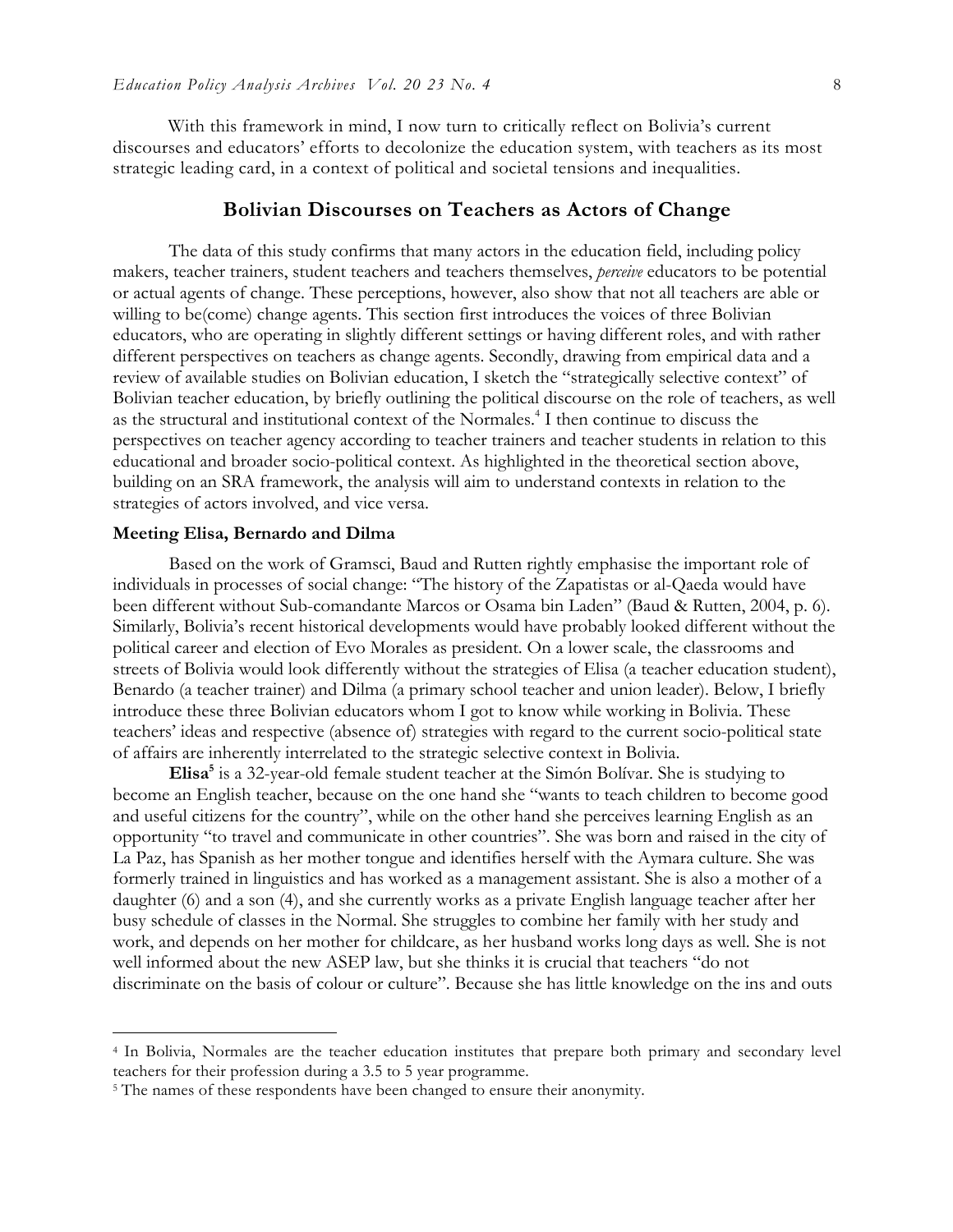of ASEP, she feels concerned about the implications of the new policies for her future job, but she has no clear stance for or against it.

**Benardo** is a 60-year-old teacher trainer in Pedagogy at Simón Bolívar. He was born in a rural village where he learned to speak both Quechua and Aymara. As a strong supporter of Morales' new policy lines, he identifies himself with Bolivia's plurinational culture. He graduated from the René Barrientos Normal in Oruro in 1968 and has served as an educator for more than 40 years, in different parts of the country. He formerly worked as a consultant for international organisations such as UNICEF, and he currently is lecturing both in the Simón Bolívar, at a University in El Alto and in La Paz. Guided by the ideology of the new ASEP law, in the Normal he follows an individual strategy to change and improve teacher education "ideally into a scientific community of teacher education". He feels restricted by the institutional environment, which only partly supports the new policy ideals. Also, he has a critical attitude towards the urban unions' position of resistance. He explained: "Education does not belong to God, nor to Aristotle or Karl Marx. Education belongs to the population, it is a social issue, an issue of social change, against discrimination and racism. Education is like oxygen. It allows me to live well (*vivir bien*)".

**Dilma** is a female primary school teacher, urban union activist and ex-leader of the La Paz teacher federation, and a University student in her fifties. She clearly supports a collective strategy of resistance to the government policies, including ASEP, and continuingly battles in defense of teachers' rights to "increase teachers' salaries and their retirement conditions". From a Trotskyist perspective, she believes that until radical structural socio-economic transformation has taken place, changes in the classroom will only be of a very minor significance, as it needs to be part of a "total transformation". "Change", Dilma said, "needs to start at the basis, and we, as a union, need to guide this popular basis". I observed an interesting divergence between the hybrid identities of Dilma-as-union-leader and Dilma-as-school-teacher: one afternoon she loudly escorted a massive crowd of teachers through the city centre, firing dynamite and fiercely resisting tear gas attacks as she continued to shout slogans in the megaphone; the next morning I saw her rubbing hand cream into the hands of the children in her classroom, while gently stimulating them to present their work in front of the class. Reflecting herself on her role as a teacher, she said "in this chaotic situation we find ourselves in, which also affects the children and their families, we as teachers have to be the first soldiers in the process of social transformation". Unintendedly and perhaps paradoxically, she used the same terminology to talk about teachers as "soldiers of change" that the president she disagrees with would use a few years later, during the inauguration of the new ASEP law.

These initial introductions reflect how on the one hand teachers' individual and varied motivations and identities are important aspects of their strategies as educators, while on the other hand they are clearly limited in terms of what they can achieve at an individual basis. I will come back to discuss these and other teachers' perspectives and experiences, but first let me sketch the strategic selective context of Bolivian (teacher) education.

#### **Bolivia's Political Discourse on Teachers' Roles**

The following quote from the Bolivian ASEP law (Ministerio de Educacion, 2007) illustrates why education should foster social justice in the Bolivian context: "Education is in and for life, with dignity and social justice assuming work like a vital necessity and an integrative and balancing relationship with the cosmos and nature, to live well (vivir bien)." This idea of *vivir bien* is a central concept in the National Development Plan, the Constitution and the ASEP education reform. The new constitution further stipulates how teachers are expected to engage in community life by undertaking (action) research to "solve productive and social problems" in the community, to "promote scientific, cultural and linguistic diversity", and to "participate side by side with the local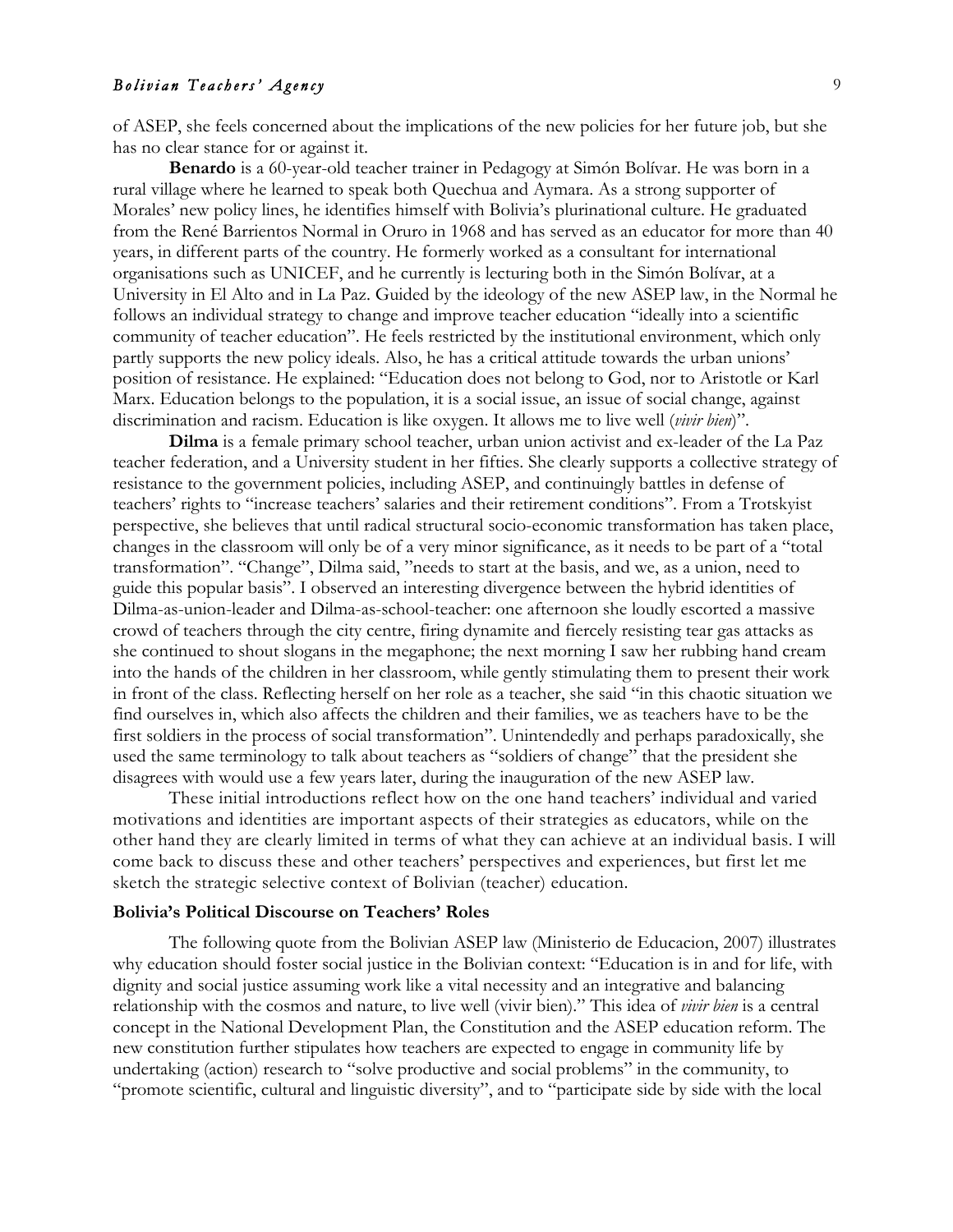population in all processes of social liberation, in order to create a society with more equity and social justice" (New constitution, 2008, Art. 91, p. 20). The aforementioned Latin American coloniality debates are helpful theoretical tools to understand this Bolivian conceptualisation of social justice. Based on document analysis of published and unpublished versions of the ASEP Reform and interviews with policy makers and others involved in the reform process, I have identified the Bolivian conceptualisation of social justice in education as "the process of transformation through decolonisation of the education system in order for all Bolivians to "*vivir bien"* (live well)" (Lopes Cardozo, 2011). Following from Morales his claim that teachers are the soldiers of the liberation and decolonisation of Bolivia presented at the start of this paper, Bolivian teachers are thus expected to support this process of change towards *vivir bien*. We already saw this reflected in the words of Benardo above.

According to Article 33.1 of the new ASEP law (2010a), "Objectives of Teacher Education", within the state's new vision teachers are essential actors in transforming Bolivian society. The law stipulates how teachers should be trained to become "critical, auto-critical, reflective, proactive, innovative professionals and researchers, who are dedicated to democracy, social transformation and the integral inclusion of all Bolivians". Bolivia's teachers face a complex context of a rural/urban divide of the education system, the divergent unions' positions that teachers do or do not agree with, their personal socio-economic situation and opportunities to climb the social ladder, family pressures, the desire to remain faithful to political affiliations (either pro- or contra-Morales) and a lack of democratic alternatives; Morales is perhaps not the best, but for many certainly the only option.

#### **Teacher Education: A Rather Conservative Institutional Context**

Before further exploring perspectives of educators themselves, we need to situate those in the "strategic selective context" of Bolivia's teacher education system (for a more detailed account, see Lopes Cardozo, 2011, 2012a, 2012c, 2012d). Bolivian teachers are trained in the institutional context of 'Normales', which cater for both primary and secondary level pre-service training, and range in size from a few thousand students in urban contexts to a few hundred in more remote and rural areas (for more detailed information, see Lopes Cardozo, 2011, pp. 114-115). Since 2013, and hence outside of the period this article focuses on, first attempts have been undertaken to organise large-scale in-service teacher trainings through the so-called PROFOCOM programme, but further studies would need to shed light on the scope and impact of these trainings.

When entering the teaching profession, teachers join an automatic system of salary promotion (the "*escalafon*"), which has since its installation in the 1950's been fiercely defended by Bolivia's teacher unions. A small percentage of every teacher's salary is also automatically sent to her or his respective union (to the urban or rural union depending on teachers' work location). Bolivia's teacher unions play an important and contradictory role in the educational political arena: the rural union is politically more in line with the Morales government and has participated more actively in de design process of the ASEP law, while the urban union – and specifically the Federation in La Paz – adopts a more critical stance towards the ASEP reform and organised regular protest against policies coming from the Ministry of Education.

The data shows that it is generally perceived that Bolivia's Normales, are "conservative islands" where continuing structures of corruption, discrimination and traditional teaching styles continue to exist. In addition, and related to teachers insufficient material reality, there is a continuous lack of a sufficient infrastructure, sanitary facilities and educational material in the majority of the institutes. In line with the outcomes of Delany-Barmann's (2010, p. 197) research in 2005, during my fieldwork I found that in many cases students' voice in the classrooms of Normales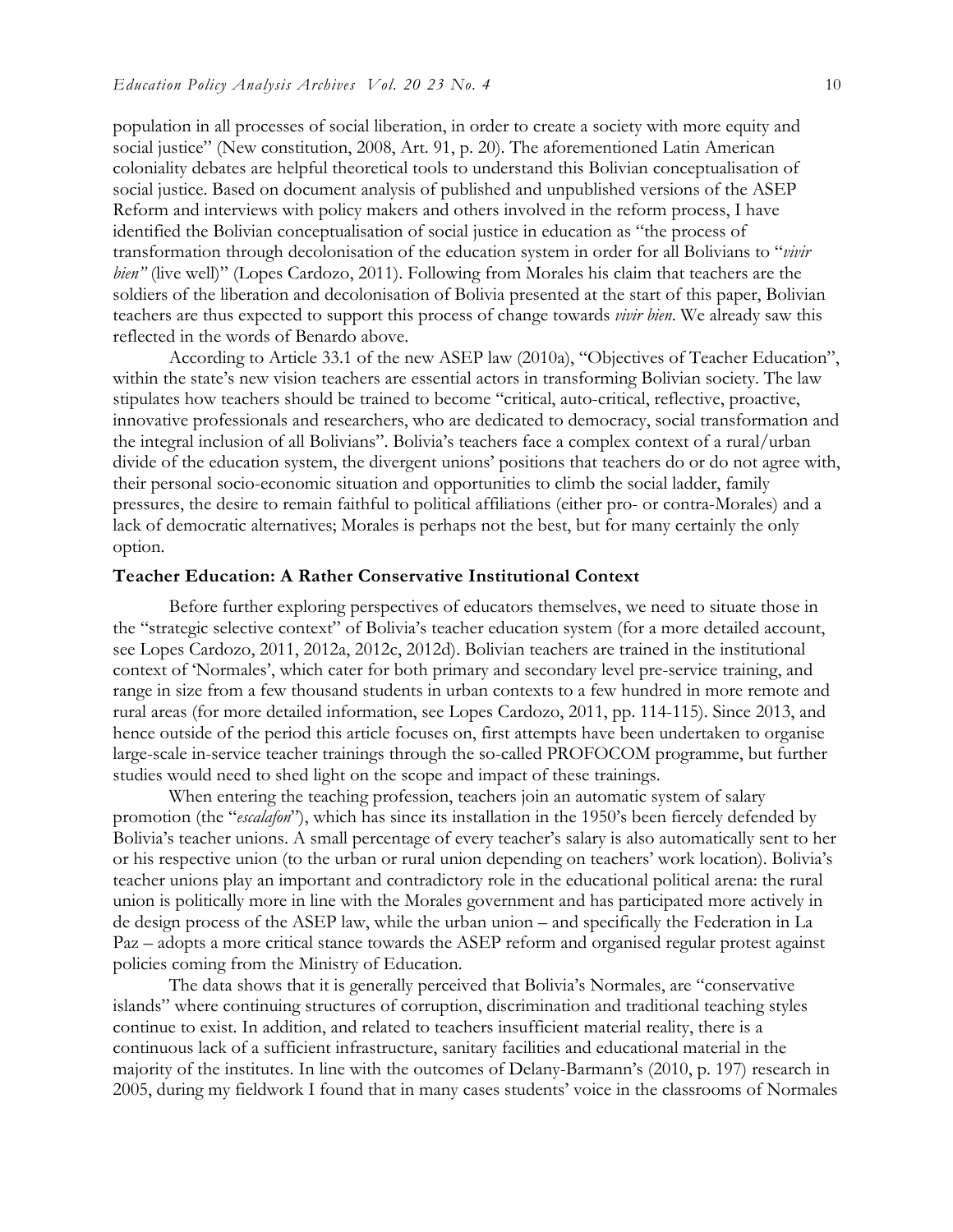was limited to individual or group presentations, that often literally reproduced the content that was provided on photocopied texts. In the absence of textbook material in most of the classrooms, the photocopied material forms the textual basis for many of the classes in both Normales, this way supporting one or several independent and well-earning photocopy-shops on the institutes' premises. The texts included documents prepared by the trainers and photocopies made of (parts of) books on educational content, pedagogy, didactics etc. Besides these photocopies, the blackboard is used to transfer content into students' notebooks. These rather traditional and reproducing teaching techniques – also known as "banking education" (Freire, 1970) – obviously do little to engage critical thinking and expression of the voice of these student teachers. Hence, even though the current policy prescribes a progressive vision of critically thinking and operating teachers, in the reality teacher education most often still follows a routine manner of banking education, which means that teacher students *attend* classes rather than actually *learning* their new profession (Bonal, 2007).

In contrast to these continuing structural institutional constraints, my study illustrates how Bolivia's new socio-political situation also opens up new possibilities for processes of transformation, including a growing societal and political recognition of indigenous culture and languages. These transformations in the socio-political realm had a visible effect on teachers' identities. On example was the obvious change in ways of dressing, where an increased number of female teacher students and trainers, specifically in the rural Normal, would wear indigenous clothing (*polleras*). In addition, a number of students reported to have changed their surnames back into the original indigenous versions, as surnames had often been "westernised" or "enspanished" for reasons of "modernization". These changes in being able to visibly (re-)identify with being part of a certain indigenous social group, for some student teachers meant a change in the way they perceived and approached their job as a (future) teacher. At the urban Normal, for example, there was a genuine interest and demand from teacher students to join the newly opened specialisation to become an *Aymara* language teacher (one of the indigenous languages).

While most of the classroom observations in the teacher education institutes and primary schools confirmed the banking education referred to above, here I want to share one alternative example. This example is representative for a (still relatively small, but potentially important) number of classes in which forms of dialogue and interaction were stimulated. In one instance during my last visit in May 2010, a first year urban male student was evidently used to speaking up in class. Clearly in favour of the current governments' 21<sup>st</sup> Century socialist orientation, he commented on the role of teachers in Bolivia's current "Boom", that "led to the current immersion in socialism, for which we as teachers are going to fight." With a strong voice, he carried on: "we are already doing so in our "practicas" [internships]. [We work] for the construction of "the new man", as Che Guevarra called it, to break down the deprivations caused by the capitalist man. With a high moral, we as teachers are bringing forward the socialisation and revaluation of all of our knowledges" (105:4)*.* In contrast to most of classes I observed and the teacher students I met in 2007 and 2008, this future teacher was evidently aware (and supportive) of the ASEP reform, and was using a language that would probably not have been adopted prior to the introduction of Bolivia's current political discourse. His teacher trainer also allowed for and even stimulated these discussions, being a supporter of the ASEP law himself. However, while this example shows how the new socio-political context created by Bolivia's social movements and the Morales government seems to open some new perspectives on teachers' agency for change, this particular example still represents the exception to the rule in a generally conservative teacher education environment. Based on this as additional data collected for this study, it seems fair to conclude how the ideological political discourse and its proponents define teachers as active "soldiers for liberation and decolonisation", while the reality in and beyond the Normales is less favourable to bring such ideas to live. Hence, instead of simply blaming the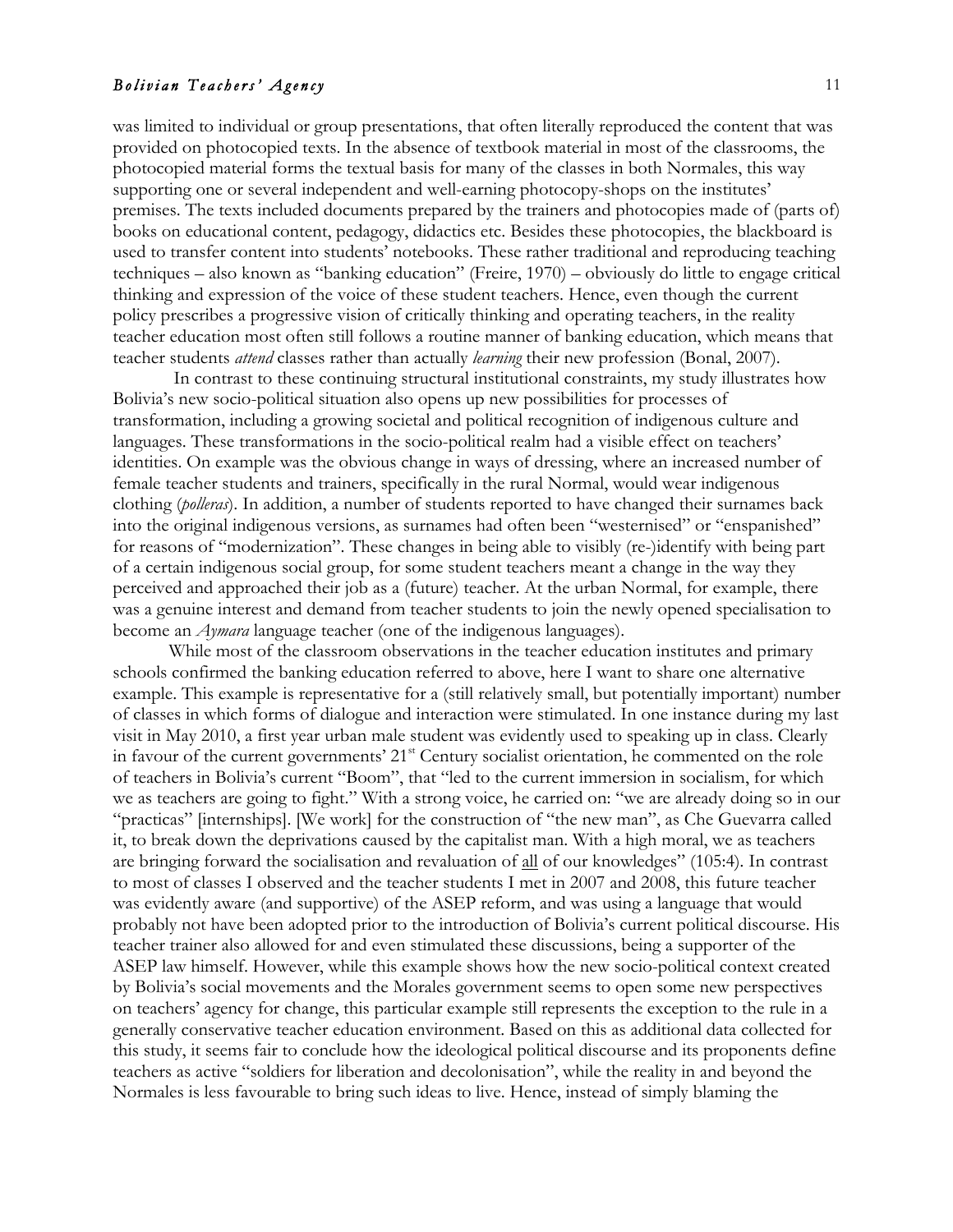majority of teachers (including teacher students) for a lack of commitment and vocation, I argue that the structural constraints of the pre-service teacher education system largely fails to address and stimulate teachers' motivations to provide good education and become actors of change (Lopes Cardozo, 2011, 2012a, 2012b, 2012c, 2012d, 2013).

#### **Perspectives on Teacher Agency from Teacher Trainers**

Benardo, the senior trainer at Simón Bolívar who was introduced above, explains how current forms of teacher education have to change drastically: "Currently teachers are prepared to become conservative actors, they are prepared only for their work within the four walls of the classroom" (9:32). Benardo also sees the low level of education of those students that enter the Normal as a result of the reproduction of a "system that has represented a certain model of the state for a long time. But now, reality is different. A wound is bleeding now, and we need a different type of teachers, and different trainers" (108:10).

These quotes accurately reflect on need for change in the Normales. But, how do trainers see their own roles as agents of change? Benardo explains: "as a trainer in pedagogy I try to train the new teachers with a capacity to read their reality, the socio-cultural reality, so that they can engage in a dialectical relation with it. Now it is time to reflect, to change, and to search for new politics and new pedagogies" (108:3). According to an urban colleague of Benardo, "we talk with our students about values, about the role of education in our society, and about their role as permanent actors in change processes. We are training future teachers, so that they can make a change in society. If not, they have no reason to be here in the Normal" (48:25). In the rural institute, a senior trainer reflected how, in order to become an agent of change himself, he would start with "critically analysing my own reality, to think about what kind of citizens this country will need, how we can make use of our human and natural resources. In order to do this, we as educators, we have to be committed to the new movement, the new political changes. I will think about how to train our new teachers in such a way they construct a reflective educational praxis themselves, so that education can become the engine of change of this society" (43:20). Clearly in support of the new government policies, this trainer also stated how "for me, the biggest satisfaction of being a teacher trainer is when your students after some years are able to engage in the same reflective processes, and have become active subjects, people who can innovate, who can make a change" (43:14).

During the course of my five years of fieldwork, the director of the rural teacher education institute – and member of the rural (pro-reform) union – exchanged the countryside surroundings for the concrete blocks of the Ministry of Education in La Paz. Here, we met again: "Do you remember that when I was still the director of the Normal, we had sent some texts elaborated by trainers and students to the Ministry?", he asked as I nodded in confirmation. "We [at the Ministry] are now recollecting this information, these experiences of changing our mentalities, and this is essential. For a long time, teachers have been trained to fulfil the goals of the neoliberal project. What we need is a cultural-intellectual *Pachakuti*, a return to the older times, and we need a radical change of attitudes and commitment, a decolonial attitude"  $(107:5)$ . These quotes follow the new governments' ideological discourse of a decolonised and communitarian education system, and while some of them portray trainers' *ideas* on *future* strategies, or recently started tactics, they still provide some evidence of the willingness of a small part of trainers to bring the ASEP reform about.

In contrast, and representing a majority view for urban teacher trainers, one of Benardo's urban colleagues sees less hope for Normales to become institutes that train agents of change. He reflects on the current situation as follows: "You see [first name of author], in Bolivia we continue

 <sup>6</sup> *Pachakuti* is a traditional Andean ritual and phase of change.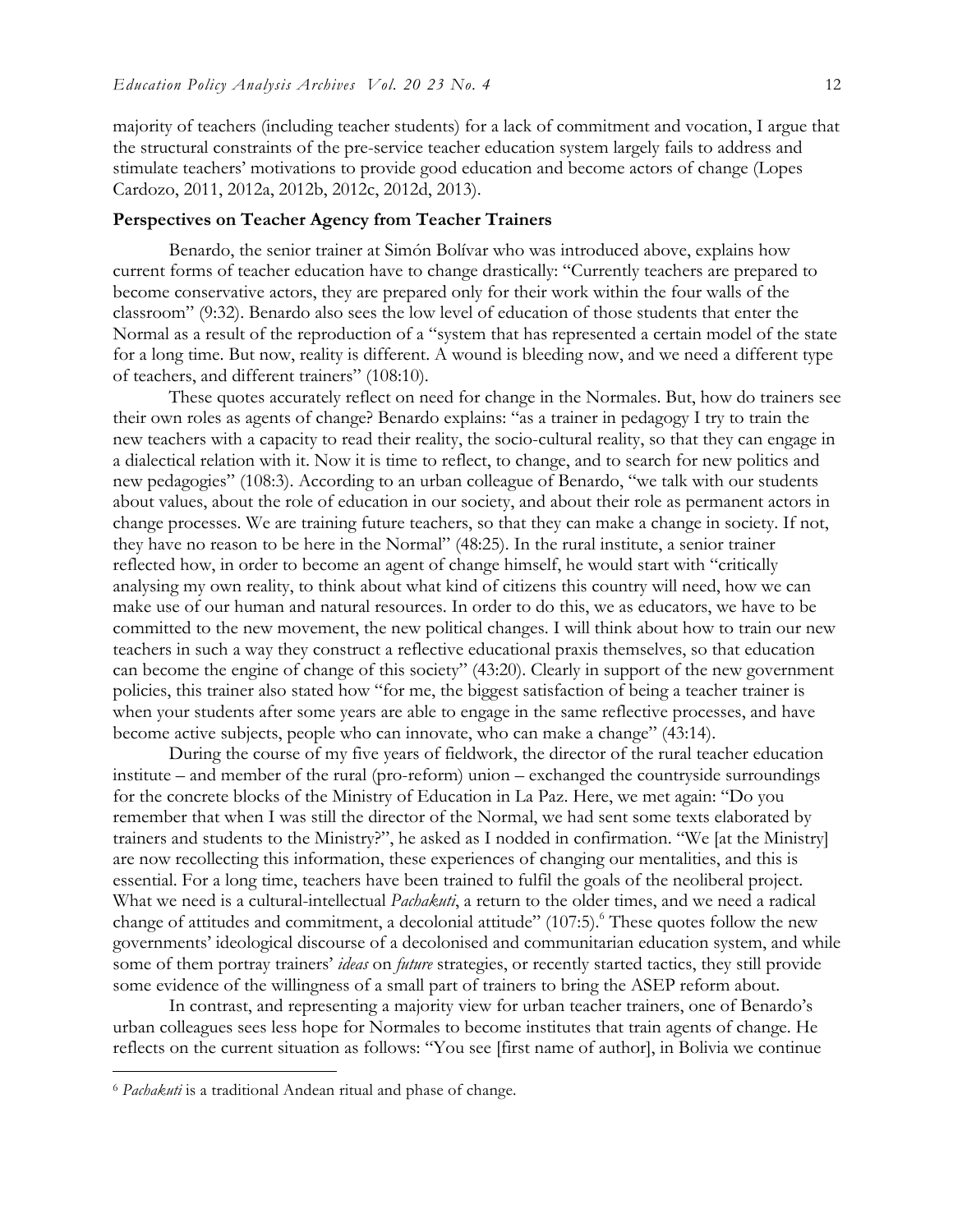with a state of egoism. We have not opened our eyes to the rest of the world"*.* Complementing this rather negative view of educators' apathy in the Normales, a former socialist politician, Normal director during the University administration and current academic sees "teachers as the most conservative force in Bolivia". Based on his long-term experience in the education sector, he is sceptical about the possibilities for teachers to be(come) agents of change, as: "for decades, teachers have struggled for their secure job positions, their welfare arrangements. They have a lot of privileges to defend" (23). Teachers therefore have, in his view, resisted political processes of change since their unions "have made their institutes untouchable to changes. Change cannot enter the Normales, change cannot be implemented, because there is no evaluation system for teachers" (23). This links to a sense of institutional inertia, the "fixed profession" that automatically promotes teachers according to years of experience without an adequate evaluation and support system (the earlier mentioned *escalafon*), as well as the relatively powerful position of the unions when it comes to (withholding) transformation in the Normales and wider education system.

Interestingly, both the hopeful and the less hopeful teacher trainers highlighted in this section, all relate their reflections on the (im)possibilities of teachers to be(come) actors of change to the broader environment. Coming back to the SRA framework, we can observe how the hopeful trainers perceive the current ASEP policies, and to some extend the (slowly) changing socio-political context, to enable more space for teachers to act as change agents. At the same time, the less hopeful trainers argue how a sense of apathy and continuing conservatism – both in the Normales and in schools – are holding back teachers from embracing an attitude of transformation.

## **Teacher Students' Perceptions on Being an Agent of Change**

How do the student teachers themselves see their agency to be(come) agents of change? From survey data collected in 2008, it became clear that around one-third of both urban and rural students, when talking about their motivations to become a teacher, mentioned the words "change", "progress", "improvement" and "development". While we should bear in mind how particularly these "written-down" answers tend to be rather "politically correct", they still reflect an interesting discourse adopted by these students, about both societal and educational changes and improvements, as illustrated below. These quotes are derived from teacher students' responses to a survey conducted in the urban and rural Normales, with first and third year students, in August and September 2008. They responded to the open question: "Why do you want to become a teacher?"

## **Student teachers' motivations as agents of change.**

- "I want to teach the children and youngsters, who form the future of Bolivia, I want to awaken them from their sleepiness, that was caused by colonialism and capitalism" (24-year old male urban student)
- "I want a different, equal and unified Bolivia, because I have the opportunity to incentivize changes. I want to develop critical and reflective persons. It makes me feel happy to see a child with (realistic) dreams" (26-year old female urban student)
- "Education in Bolivia is subordinated, and society reflects this education system. I want to contribute to this educational change, to improve our society" (21-year old male rural student)
- "Unfortunately, the bad economic situation in our country has created a more economic interest in the teaching profession, rather than a vocational one. I need to be part of an improvement of education, for changing this nation" (21-year old male urban student)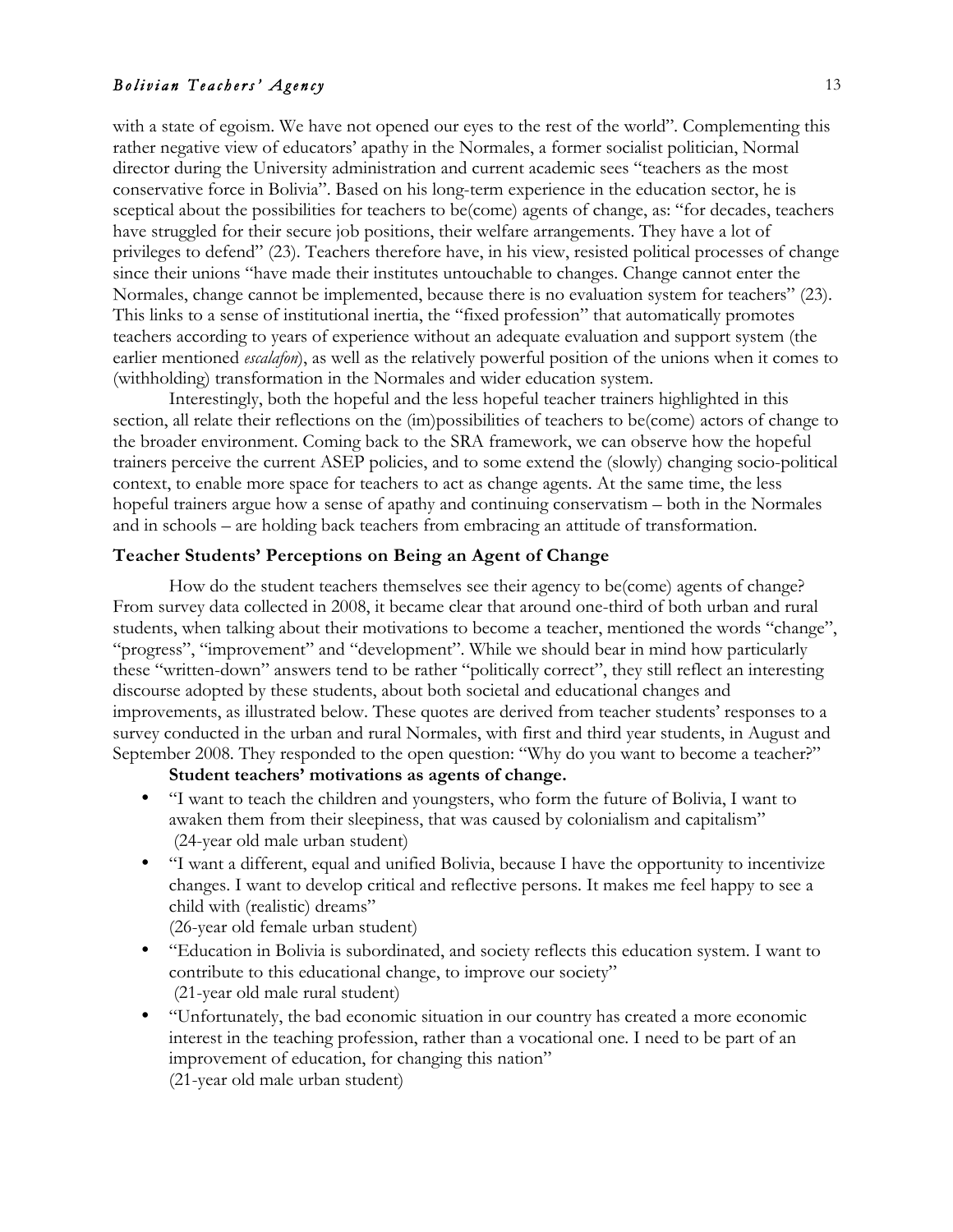- "I want to share knowledge that is helpful for our society, in an equal way, without discrimination, to help to unify my country on the basis of my ideology" (25-year old female rural student)
- "This country needs people who can make a difference, who can change this colonising education system that has been oriented at only a few" (22-year old male urban student)
- "I feel that the changes in our lives come with a revolution in my country, not with arms, but with a change in attitude of the new generations. This can only be reached through study. So, yes, as a teacher I can help in this process"

(26-year old male urban student)

Interestingly, these quotes do not so much have a direct resonance with the current government's discourse, most probably because many of the teacher students, including for instance Elisa, in 2008 still had very little knowledge of the details of the ASEP reform. Still, in their idealistic and hopeful comments they do express a wish for bringing change, reflecting a potentially interesting but largely "unused" vocational and socio-political motivation (Lopes Cardozo 2011, 2012a, 2012c, 2012d).

This idealism was also clearly expressed by a female teacher student at the urban institute, who was determined that she could make a difference as a teacher, "We will be able to change things. It only takes one to make a change, is what I tell my students. Like Mahatma Gandhi, he made a big change, and John Lennon, with his music he had his way to change, and in Bolivia there are so many men who did a lot as well" (18:13). While situated in a completely different context, I find it useful to draw from Moore's (2008) study on how pre-service teachers in New York would sometimes have "illusions of grandeur" to the effects they will have beyond their classrooms, as they have no clear idea (yet) of what types of opposition they might face and they are unsure how to go about achieving this. Moore (2008, p. 206) therefore argues that teacher education programmes need to provide a better informed definition of social justice understandings in their subject teaching, as well as a better understanding of the ideological nature of schooling and science, and the role of teachers within them. The new outline of the Bolivian ASEP teacher education curriculum includes subject matters such as political ideology, which could potentially include these types of discussions, but further research would have to highlight how, and in what ways, this results in practice. In addition, as the data presented above has shown, these curricular changes would need to be supported with training for the teacher trainers. Obviously, this would look very differently from such an endeavour in a context like New York, considering the highly politicised nature of Bolivia's decolonising rationale of the ASEP reform, and the resistance towards this political line felt by many (mostly urban, but also rural) teachers.

Not all students have these "illusions of grandeur", as they also reflected on the challenges of becoming an agent of change. Elisa, who was introduced in textbox 1, in a group interview with two other female students talked about the difficulties young, female teachers face in order to really make significant changes in schools. "Making a difference is difficult. Just because we are young, and female, they think we don't know. Because of the colonial times, the *Aymara* parents are very closed, they are not open to any type of innovation, they won't let us" (16:71). Hence, when new teachers start their teaching career in schools, the "illusions of grandeur" often quickly disappears. "With a lot of enthusiasm, we see new teachers arriving in the schools in the provinces", an ex-trainer now working in a donor organisation explains, "it is very rewarding to work with this group of people. But the bad thing is that after a while they become tired, and their work quality diminishes. That is why a good school director is so crucial, when she/he provides good opportunities to develop, these young teachers normally continue to function very well, they have the highest possibility to make a change" (77:11).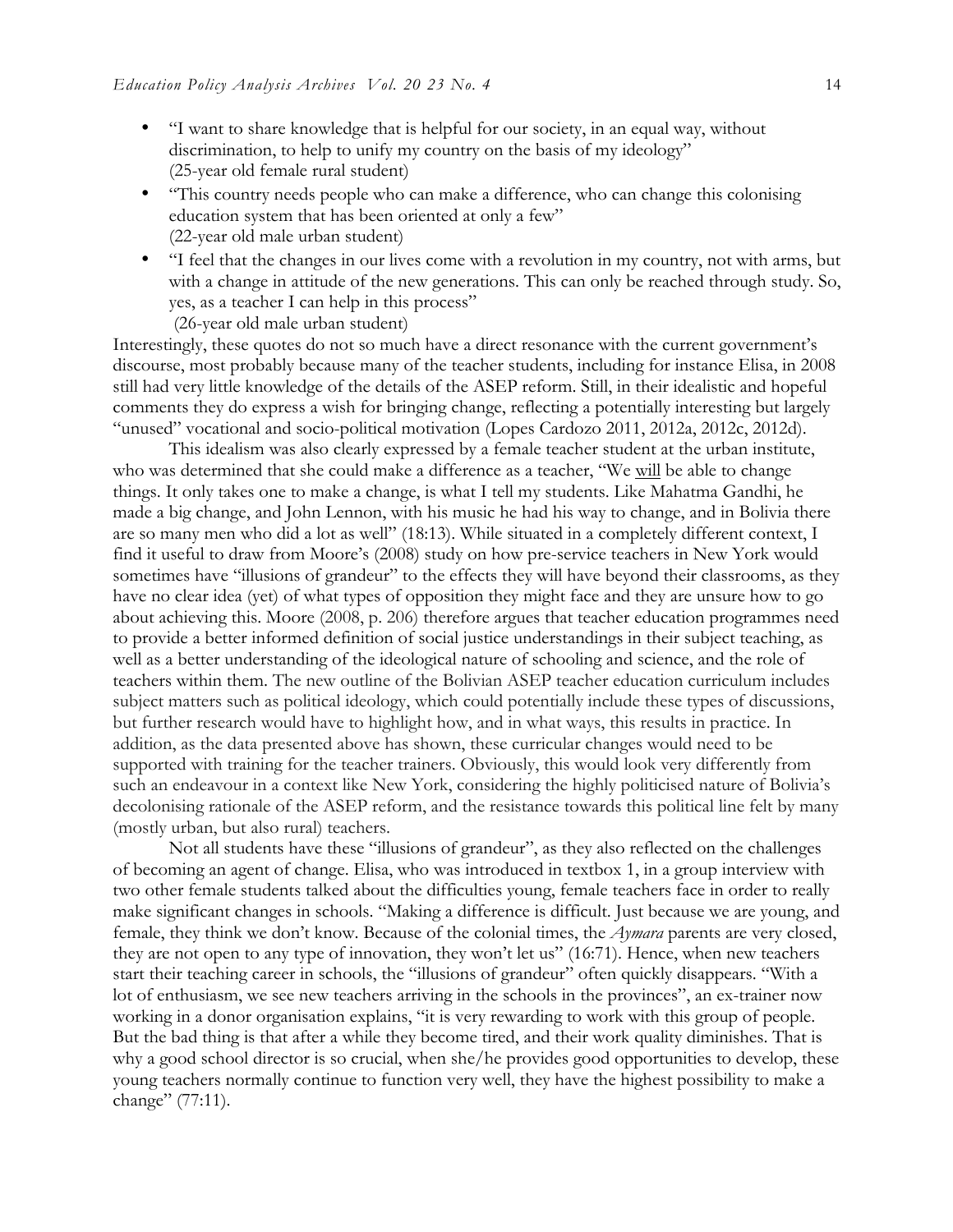A graduated teacher student from Simón Bolívar had worked for two years in a rural school, "where I really learned how to teach" (111:1). On her return to work in a school in El Alto, she experienced the same situation as her colleague, in that she was appointed a position for a subject matter that she had not been trained for. When asked if she felt that the Normal had prepared her well for the job, she responded: "They give you the content knowledge, in an isolated way. When we were leaving the Normal to go and work, me and my colleagues found out we were missing many things. Only in the first years in the province did we really start to develop" (111:8). This teacher was not alone in feeling unprepared when leaving the Normal. In accordance with views of other inservice teachers, she reflected how this situation obviously does not contribute to improve the low quality of education in remote areas, let alone her confidence and agency to act as a *soldier of change*.

While the general perspective of students on their teacher education experience is not quite positive, I found it especially interesting to see some changes occurring throughout the course of the fieldwork in terms of increased active participation of students. During a fieldwork visit in May 2010, in which I shared my preliminary findings in order to discuss them and receive feedback, I encountered several examples of open forms of "voice" in two feedback discussions with first and second year students in the urban Normal. In their open and critical reactions to both my findings, as well as the intentions of my research, it was obvious that they had become used to posing these types of critical questions. The same first year male student quoted above, whom I did not meet in my earlier visits as he was not yet enrolled, questioned me about the rationale behind my research. He continued by reflecting how:

"we are all children of the working class. Part of the problem now, apart from that our cultural and ideological roots have been taken away, is that we have been educated with a very low quality. What we know, is perhaps more because of our own efforts. Without wanting to offend you, we just learned from the book Open Veins of Latin America, how Holland was one of those colonisers. I sometimes get very angry with those outsiders coming to look at us as if we were animals in a zoo. And then they are astonished about our culture, about our Pachamama, without even understanding what is the Pachamama"  $(105:6)$ .<sup>7</sup>

What this quote shows, is a more critical understanding and expression of the marginalised position many Bolivian "working class" citizens – a group to which most Bolivian teachers would belong – have encountered for a long time. If we interpret this teacher students' articulation from the lense of coloniality, there is a sense of frustration with having been treated unequally within Bolivia's national context as well as beyond it. This echoes the current political line of the Morales government to create decolonised and "Bolivian-owned" policies that (in discourse at least) would be inclusive of all citizens.

In addition, while being a challenging and insightful experience as an ethnographer, I also realised that this openly critical attitude of a few of the students in particular showed their desire for active engagement and critical reflection. I had a similar experience with a rural trainer, who was well aware of how the results of a (foreign) study could be used at the central level of the Ministry of Education, with potential funding consequences for their institute. Delany-Barmann describes a similar experience of Bolivian students' suspicion towards external researchers, as students were aware that such research observations "might come back to them in the form of policy" (2010, p. 197).

 <sup>7</sup> *La Pachamama* is widely recognized in Bolivia as a highly spiritualized and honored Mother Earth, which has a reciprocal relationship with humans.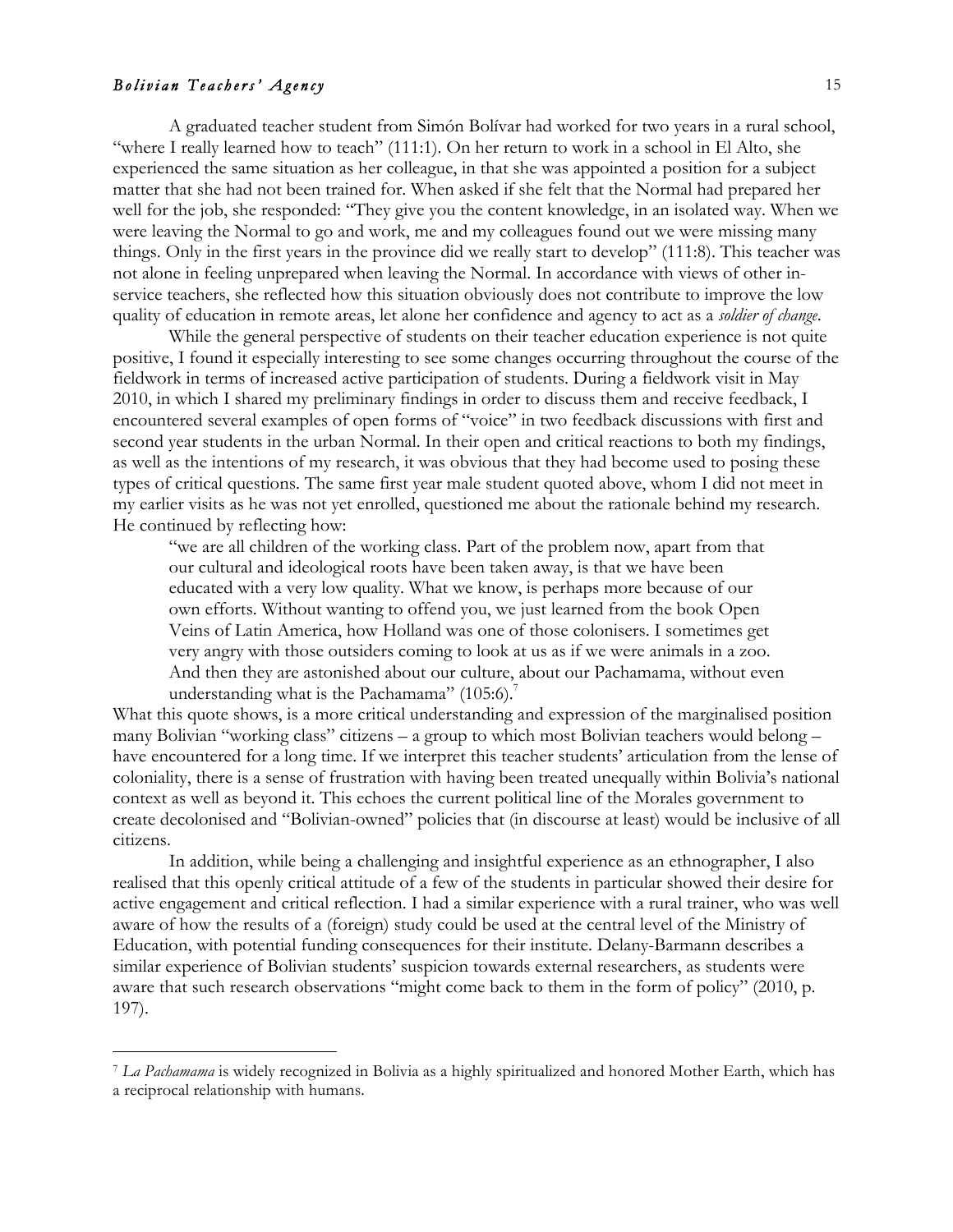The above reflections on an increased level of critical thinking and dialogue in *some* of the Normales at the end of the fieldwork period are still exceptional in a rather dominant conservative institutional context. Yet, these changes did take place in a period when the ASEP Reform proposal was developed into an official policy, and when the broader socio-political context provided more space for a representation of voices that had been marginalised for so long.

To summarise this section, many teacher students had a rather idealistic view of themselves as future "actors for change" in an educational, as well as a social sense. Still, and relevant to the SRA perspective that connects contexts to the agency of actors, a number of students and young teachers also reflected critically on the limited space that they (will) really have in their future job to "change things". It was mentioned how permanent teacher formation throughout teachers' careers could improve the opportunities for teachers to be actors for change. In line with the new government policies, both trainers and students referred to "changing attitudes" as an important step towards a new (decolonised) society, illustrating the importance of the discursive level of social change.

Finally, let me come back to how the stories of Elisa, Bernardo and Dilma relate to the notions of teachers as transformative (Giroux, 2003) or committed intellectuals (Fischman & Haas, 2009). Perhaps obviously, we need to recognise the heterogeneity of Bolivian teachers, and realise how their respective histories, identities, material realities and motivations all influence the way they see and enact their roles in society. Elisa seems to suffer from the effects of a conservative teacher education programme she has been enrolled in. Together with a lack of information on the reform and her daily struggle to feed her children, make it unlikely to become either a transformative or committed intellectual in the short run. Dilma, in a certain way, takes Giroux's idea of the front-line transformative intellectual very seriously with her leadership role in the teacher unions' demonstrations. And Bernardo, while embodying the role of a champion for the ASEP reform, extends from only ideological ideas into actual strategies to work with teacher students. He might be called a committed intellectual, because of his attempts to train new teachers to change, rather than reproduce an unequal and exclusive education system.

#### **Conclusion**

This paper discussed the agency of Bolivian teachers to respond to the current socio-political context that requires them to become "soldiers of change". The paper illuminates a rather unique political discourse that centres on Bolivia's "revolutionary education reform" (2010). It shows various processes of re-articulation, appropriation, negation, and rejection of this new "decolonizing" education policy discourse by various educational actors, while mainly focusing on perspectives and strategies of teacher trainers and teacher students.

Bolivian teachers see themselves confronted with processes of change and continuity in their personal lives, work situation and wider society. Drawing from an adapted version of Hay's Strategic Relational Approach (2002), we can understand Bolivian teachers' life and work as embedded in, and dialectically related to, a tense and discriminatory "strategically selective context". Hence, it is unfair to exclusively hold Bolivian educators responsible for the failures of political reform initiatives, as they face numerous structural constraints, including a low social status; long work hours in multiple jobs to support their families; and a lack of proper pre-service and in-service training and support.

In the literature that deals with Bolivian education "before Morales", there seems to be a shared opinion about the paradoxical and ambiguous roles of educators in reproducing the structures of a hidden curriculum; strengthening instead of withstanding the ongoing *castellanisation* (or loosely translated as enspanishment) of education (see for instance Regalsky and Laurie, 2007, p.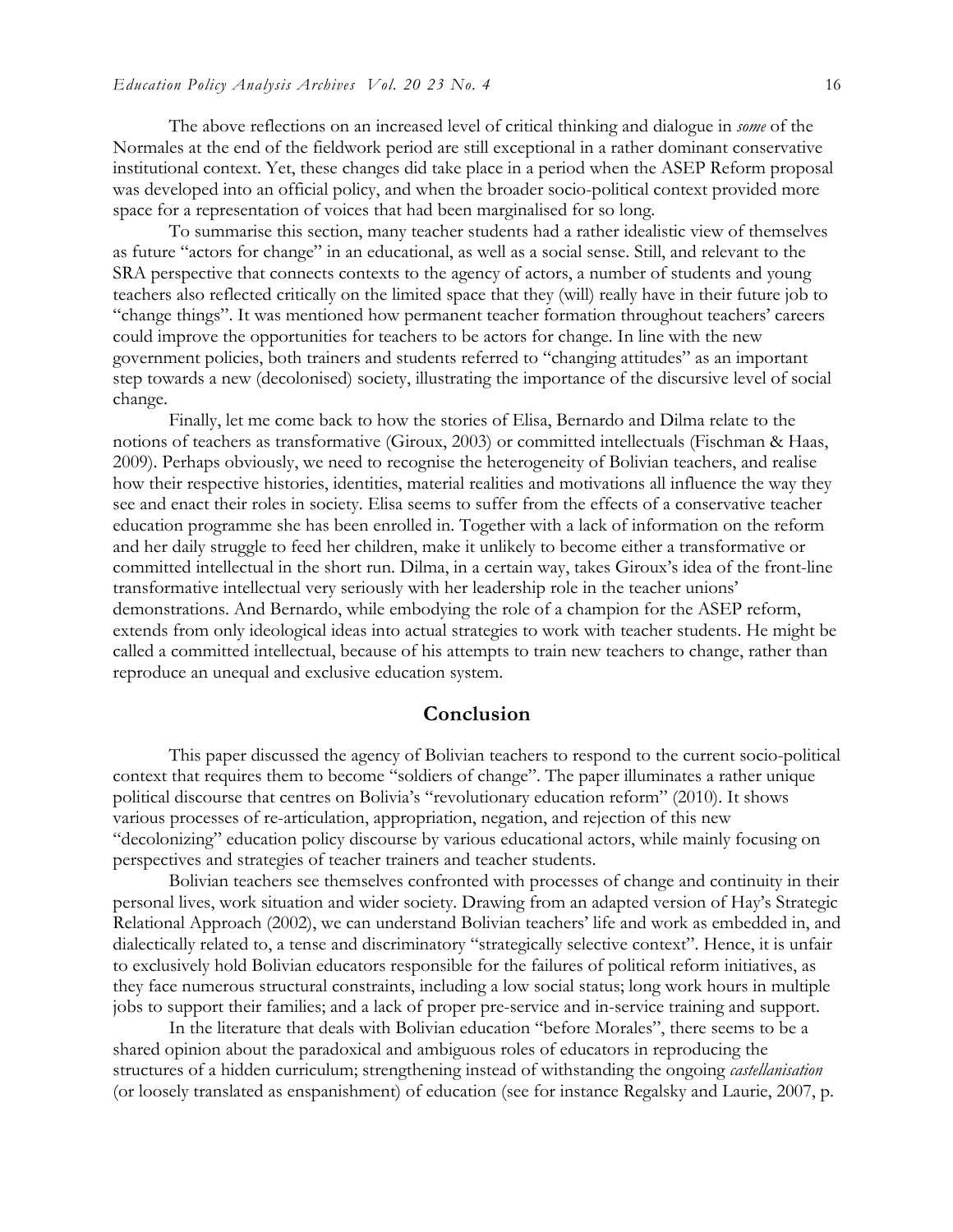232). In other words, "those that have been forced to memorise the world are not likely to change it"; rather, they are more likely to reproduce reality (Cochran-Smith 2004, p. 206). Gamboa Rocabado writes how even under the new Bolivian regime, "for many public policy specialists and reformers, it is nowadays still unthinkable that indigenous groups and farmers can actually be historical actors of change" (2009, p. 70). The data presented in this article illustrate that there is a need to rethink this homogenising, reproducing and passive idea of the Bolivian teacher.

From a (neo-)Gramscian perspective, we should consider that education is *not* a mere apparatus of the state and that educators are strategic subjects (Talavera Simoni, 2011), or even potential transformative (Giroux, 2003) or committed intellectuals (Fischman and Haas, 2009). However, when we apply a Strategic Relational Approach to study the strategic selective context of Bolivian teacher education – which is dialectically related to teachers' agency and strategies – we can observe that in the specific socio-political and economic setting of Bolivia, there is a rather limited space for manoeuvre available to educators to actually take up these roles as actors of change. And while the current political discourse of the ASEP reform does seem to open up spaces for those "committed intellectuals" to step on board the train towards a "decolonised society" where its citizens can live well (enough), the structural and conservative (pedagogical, institutional and political) traditions provide a serious constraint for many teachers to actually become "transformative intellectuals". This Bolivian case study therefore shows the incredible importance of the strategic selective context in which teachers find themselves, and the ways in which they are enabled to negotiate and navigate that context. Bolivia's colonial history, geopolitical situation, and continued "coloniality" need to be added to any meaningful analysis of teachers as committed and transformative intellectuals. Future studies on the further implementation of the ASEP reform and accompanying teacher training and support will need to shed light on Bolivian teachers' agency to be(come) "soldiers of liberation", rather than reproducing reality as guards of continuation.

## **Acknowledgements**

I am grateful for the support provided through the IS Academie on Education and International Development, a co-funded research collaboration between the University of Amsterdam and the Dutch Ministry of Foreign Affairs. I wish to express my sincere gratitude to Dr. Maria Luisa Talavera Simoni for her continuous guidance, support and *amistad*. I would also like to thank our research assistant Marielle Le Mat for her help with the editing of the references and bibliography of the paper. Finally, I thank all participants in this research for their generous time and collaboration.

#### **References**

- Asamblea Constituyente de Bolivia. (2008). *Nueva constitucion politica del estado*. Retrieved from http://www.patrianueva.bo/constitucion/.
- Baud, M. & Rutten, R. (2004). *Popular intellectuals and social movements: Framing protest in Asia, Africa, and Latin America*. Cambridge University Press.
- Bonal, X. (2007). On global absences: Reflections on the failings in the education and poverty relationship in Latin America. *International Journal of Educational Development, 27*, 86-100. http://dx.doi.org/10.1016/j.ijedudev.2006.05.003
- CEPAL (2005). *Los pueblos indígenas de Bolivia: diagnóstico sociodemográfico a partir del censo del 2001*. Santiago de Chile, CEPAL: Comision Economica para America Latina y el Caribe.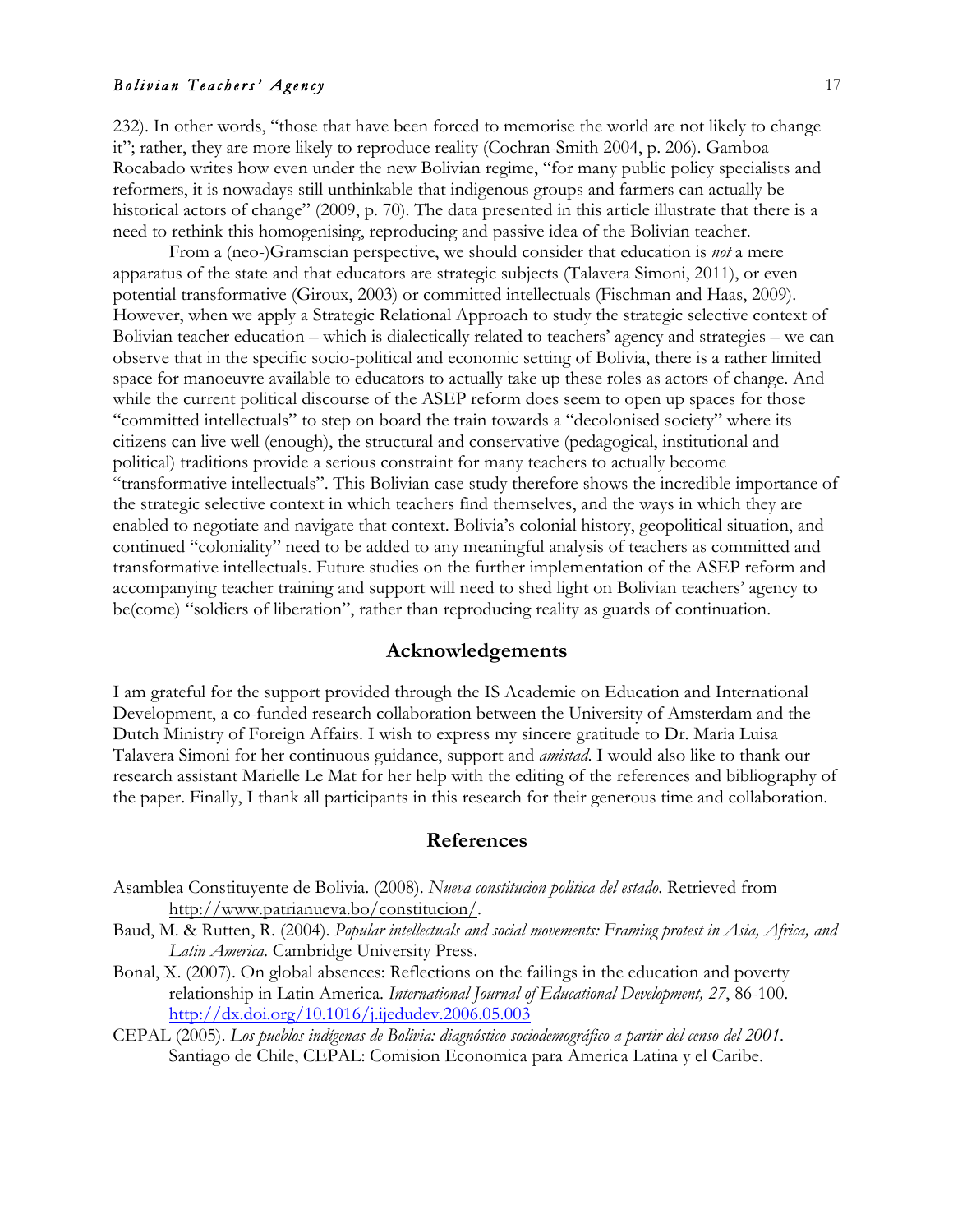- Cochran-Smith, M. (2004). Defining the outcomes of teacher education: what's social justice got to do with it? *Asia-Pacific Journal of Teacher Education, 32*(3), 193-212. http://dx.doi.org/10.1080/1359866042000295370
- Connell, R. (2009). Good teachers on dangerous ground: towards a new view of teacher quality and professionalism. *Critical Studies in Education*, *50*(3), 213-229. http://dx.doi.org/10.1080/17508480902998421
- Dangl, B. (2007). *The price of fire: Resource wars and social movements in Bolivia.* Oakland, Edinburgh, Baltimore: AK Press.
- Delany-Barmann, G. (2010). Teacher education reform and subaltern voices: From politica to practica in Bolivia. *Journal of Language, Identity and Education, 9*(3), 180-202. http://dx.doi.org/10.1080/15348458.2010.486276
- Escobar, A. (2007). Worlds and knowledges otherwise. *Cultural studies, 21*(2), 179-210. http://dx.doi.org/10.1080/09502380601162506
- Fischman, G. E. & Haas, E. (2009). Critical Pedagogy and hope in the context of neo-liberal globalization. In W. Ayers, T. Quinn and D. Stovall (Eds.), *Handbook of social justice in education*  (pp. 565-575)*.* New York, London: Routledge.
- Freire, P. (1970). *Pedagogy of the oppressed.* London: Penguin Books.
- Gamboa Rocabado, F. (2009). *De las criticas contra el sistema al ejercicio del poder: Los movimientos sociales indigenas y las politicas de Reforma Educativa en Bolivia.* Global Monitoring Report on Education, UNESCO: Buenos Aires.
- Giroux, H. (2003). Teachers as transformative intellectuals. In A. S. Canestrari and B. A. Marlowe (Eds.), *Educational foundations: An anthology of critical readings* (pp. 205-212). London: Sage.
- Gottesman (2010). Sitting in the Waiting Room: Paulo Freire and the Critical Turn in the Field of Education. *Educational Studies: A Journal of the American Educational Studies Association*, 46(4), 376-399. http://dx.doi.org/10.1080/00131941003782429
- Gray Molina, G. (2009). *The challenge of progressive change in Bolivia: Run-up to the 2009 elections.* CEDLA lecture 6-11-2009, Amsterdam: University of Amsterdam.
- Grosfoguel, R. (2007a). La descolonizacion de la economia politica y los estudios postcoloniales: transmodernidad, pensamiento fronterizo y colonialidad global. In J.L. Saavedra (Ed.) *Educación superior, interculturalidad y descolonización* (pp. 87-124). La Paz: CEUB/Fundacion PIEB. http://dx.doi.org/10.1080/09502380601162514
- Grosfoguel, R. (2007b). THE EPISTEMIC DECOLONIAL TURN: Beyond political-economy paradigms 1. *Cultural studies*, *21*(2-3), 211-223.
- Hay, C. (2002). *Political analysis.* Basingstoke: Palgrave.
- Jessop, B. (2005). Critical Realism and the Strategic-Relational Approach. *New Formations, 56*, 40-53.
- Lopes Cardozo, M.T.A. (2011). Future teachers and social change in Bolivia Between decolonisation and demonstration, Eburon publishers.
- Lopes Cardozo, M.T.A. (2012a). *Los futuros maestros y el cambio social en Bolivia - Entre la descolonización y las movilizaciones*, PIEB (Programa de Investigación Estratégica en Bolivia) & Universiteit van Amsterdam, La Paz.
- Lopes Cardozo, M.T.A. (2012b). Decolonising Bolivian education: Ideology versus reality, in: T. G. Griffiths and Z. Millei (Eds.), Logics of Socialist Education: Engaging with Crisis, Insecurity and Uncertainty. Dordrecht: Springer. http://dx.doi.org/10.1007/978-94-007-4728-9\_2
- Lopes Cardozo, M.T.A. (2012c). Transforming pre-service teacher education in Bolivia: from indigenous denial to decolonisation?'. *Compare, Special issue edited by S. Aikman, 42*(5), 751-772.
- Lopes Cardozo, M.T.A. (2012d). Turbulence in Bolivia's Normales: Teacher education as a sociopolitical battle field. *Prospects, 43*(1), 17-34. http://dx.doi.org/10.1007/s11125-012-9256-4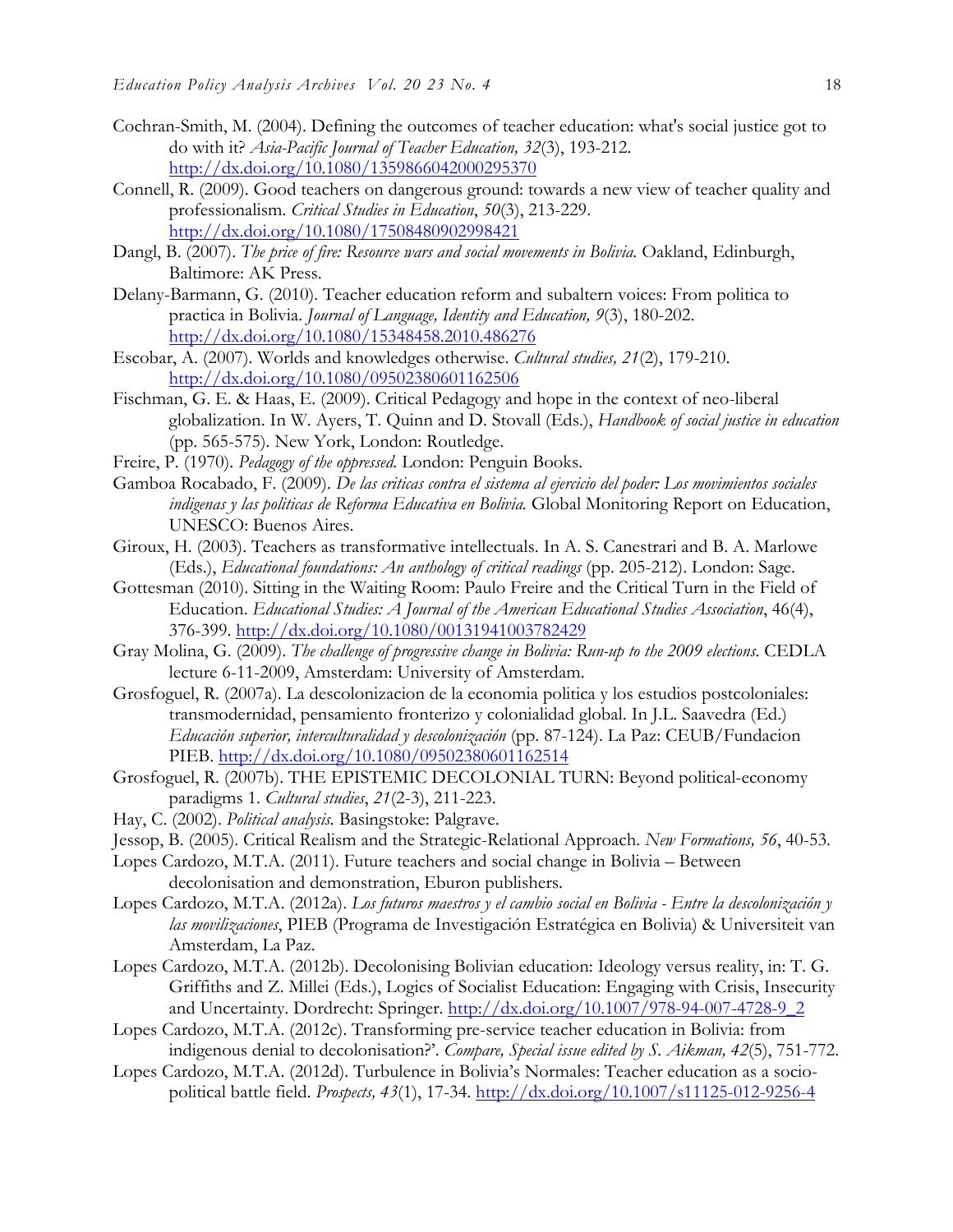- Lopes Cardozo, M.T.A. (2013). A Critical Theoretical Perspective on Education and Social Change in Bolivia: A Contested Alternative Pedagogy. In S.C. Motta and M. Cole (Eds.), *Education and Social Change in Latin America* (pp. 89-106). New York: Palgrave Macmillan. http://dx.doi.org/10.1057/9781137366634.0012
- Lopes Cardozo, M.T.A., & Strauss, J. (2013). From the Local to the Regional and Back: Bolivia's Politics of Decolonizing Education in the Context of the ALBA–TCP. In T. Muhr (Ed.), *Counter-Globalization and Socialism in the 21st Century: The Bolivarian Alliance for the Peoples of Our America* (pp. 203-218). London: Routledge.
- Lopes Cardozo, M.T.A. & Hoeks, C.M.Q. (2014). Losing ground: a critical analysis of teachers' agency for peacebuilding education in Sri Lanka. *Journal of Peace Education,* (ahead-of-print), 1- 18. http://dx.doi.org/10.1080/17400201.2014.940516
- Madison, D.S. (2005). *Critical Ethnography: Method, ethics, and performance.* Thousand Oaks, CA: Sage.
- Mignolo, W. D. (2007). Introduction: Coloniality of power and de-colonial thinking. *Cultural Studies, 21*(2), 155-167. http://dx.doi.org/10.1080/09502380601162498
- Mills, C. (2009). Making sense of pre-service teachers' dispositions towards social justice: can teacher education make a difference? *Critical Studies in Education, 50*(3), 277-288. http://dx.doi.org/10.1080/17508480903156862
- Ministerio de Educación de Bolivia (2007). *Proyecto de la nueva ley de educación Avelino Sinani Elizardo Perez*,. Government report. Ministerio de Educacion Culturas y Desportes de Bolivia, La Paz.
- Ministerio de Educación de Bolivia (2010a). *Ley no. 70 de educacion ASEP - Revolucion en la education*. (published online, but the link is no longer available).
- Ministerio de Educación de Bolivia. (2010b). *Presidente "El maestro es el soldado de la liberación y descolonización de Bolivia"* (published online, but the link is no longer available).
- Molina, G. (2009). *The Challenge of Progressive Change in Bolivia: Run-up to the 2009 Elections.* CEDLA lecture 6-11-2009, Amsterdam: University of Amsterdam.
- Moore, F. M. (2008). Agency, identity and social justice education: Preservice teachers' throughts on becoming agents of change in urban elementary science classrooms. *Research in Science Education, 38*, 589-610. http://dx.doi.org/10.1007/s11165-007-9065-6
- North, C. (2008). What is all this talk about "social justice"? Mapping the terrain of education's latest catchphrase. *Teachers College Record, 110*(6), 1182-1206.
- Nucinkis, N. (2004). *Situación de la educación intercultural bilingüe en Bolivia.* Documento preparado para el seminario-taller "Balance y Perspectivas". World Bank & PROEIB ANDES, *66*.
- Quijano, A. (2007). Coloniality and modernity-rationality. *Cultural studies 21*(2-3), 168-178. http://dx.doi.org/10.1080/09502380601164353
- Regalsky, P. & Laurie, N. (2007). "…whose place is this?" The deep structures of the hidden curriculum in indigenous education in Bolivia. *Comparative Education, 43*(2), 231-251. http://dx.doi.org/10.1080/03050060701362482
- Robertson, S. & Dale, R. (2014, March). *Toward a critical cultural political economy account of the globalising of education*. Paper presented at the 55<sup>th</sup> Comparative and International Education Societies Conference, Toronto.
- Saavedra, J. L. (2007). *Educación superior, interculturalidad y descolonización*. La Paz: CEUB/Fundacion PIEB.
- Seligson, M. A., Cordova, A. B., Donoso, J.C., Moreno Morales, D., Orces, D. and Schwarz Blum, V. (2006). *Democracy Audit: Bolivia 2006 Report,* LAPOP – Latin American Public Opinion Project, USAID, Vanderbilt University.
- Sleeter, C. E. (2009). Teacher education, neoliberalism, and social justice. In W. Ayers, T. Quinn and D. Stovall (Eds.). *Handbook of Social Justice in Education* (pp. 611-624)*.* New York: Routledge.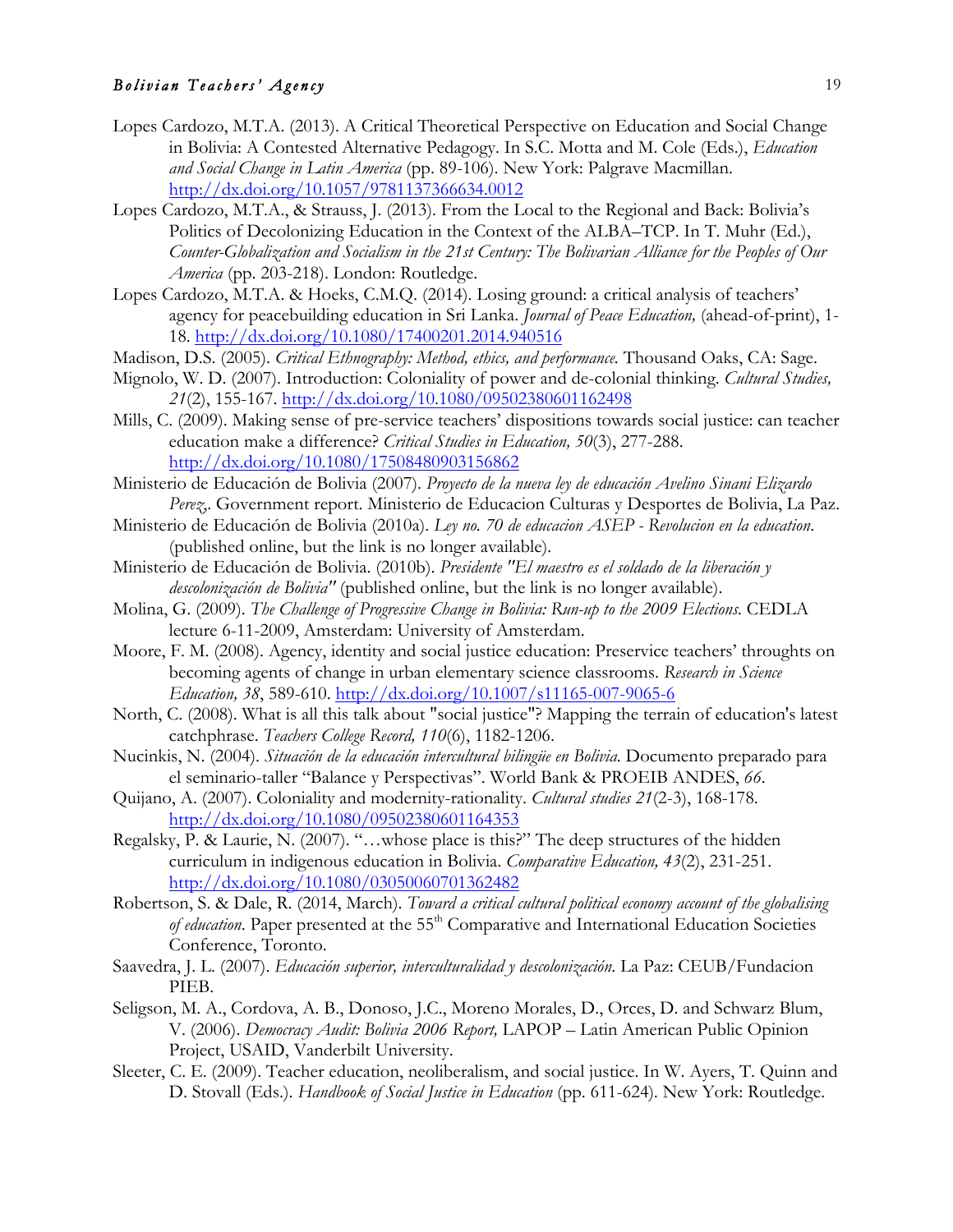- Shah. R. & Lopes Cardozo, M. T. A. (2014). Education and social change in post-conflict and postdisaster Aceh, Indonesia. *International Journal of Educational Development, 38*, 2-12. http://dx.doi.org/10.1016/j.ijedudev.2014.06.005
- Streck, D. R. (2010). *A new social contract in a Latin American education context*. New York: Palgrave Macmillan. http://dx.doi.org/10.1057/9780230115293
- Talavera Simoni, M. L. (2011). *Educacion publica y formacion de las culturas magistrales en Bolivia 1955-2005 CIDES*. La Paz, Universidad Mayor de San Andres. Doctorado Multidisciplinario en Sciencias del Desarollo.
- Vongalis-Macrow, A. (2007). I, Teacher: re-territorialization of teachers' multi-faceted agency in globalized education. *British Journal of Sociology of Education, 28*(4), 425-439. http://dx.doi.org/10.1080/01425690701369376
- Walsh, C. (2007a). Shifting the geopolitics of critical knowledge. *Cultural studies 21*(2), 224-239. http://dx.doi.org/10.1080/09502380601162530
- Walsh, C. (2007b). Interculturalidad y colonialidad del poder: un pensamiento y posicionamiento otro desde la diferencia colonial. In Saavedra (Ed). *Educación superior, interculturalidad y descolonización* (pp.175-213). La Paz: CEUB and Fundacion PIEB.
- Webber, J.R. (2011). *From rebellion to reform in Bolivia – Class struggle, indigenous liberation and the politics of evo morales.* Chicago, IL: Haymarket Books.
- Zeichner, K. M. (2009). *Teacher education and the struggle for social justice.* New York and London: Routledge, Francis & Taylor.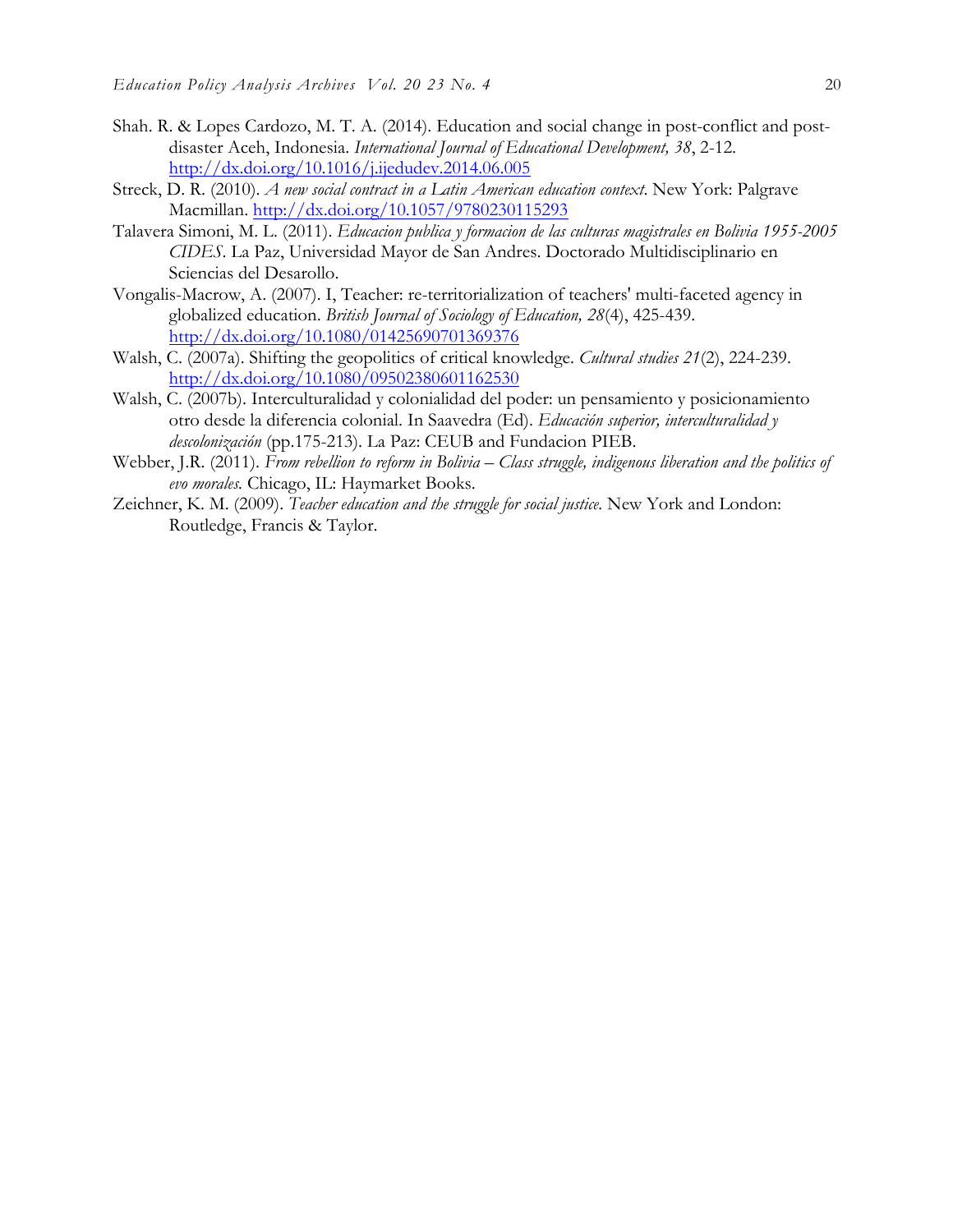## **About the Author**

Mieke T.A. Lopes Cardozo University of Amsterdam

mlopescardozo@fmg.uva.nl

Mieke T.A. Lopes Cardozo is an assistant professor in International Development Studies and Education at the University of Amsterdam. She is the coordinator of the 'IS-Academie' co-funded research project of the University of Amsterdam and the Dutch Ministry of Foreign Affairs. She coordinates a Research Consortium on Education, Social Justice and Peacebuilding in collaboration with the University of Sussex and the University of Ulster, including a research partnership with UNICEF on Peacebuilding Education and Advocacy. Her research is focused on education policy and practice in relation to development and social justice, (inter)national education and peacebuilding policies, teacher education and teachers' agency and roles in transforming or reproducing inequalities in society. She conducted research on teachers and social change in Bolivia (2007-2012). Other research areas include the role of (non)formal peace education in Sri Lanka, the role of female education leaders in the Islamic context of Aceh, Indonesia and the relation between education policy, teachers roles' and young people's agency in Myanmar.

## education policy analysis archives

Volume 23 Number 4 January 19th, 2015 ISSN 1068-2341

## (cc)

SOME RIGHTS RESERVED Readers are free to copy, display, and distribute this article, as long as the work is attributed to the author(s) and **Education Policy Analysis Archives,** it is distributed for noncommercial purposes only, and no alteration or transformation is made in the work. More details of this Creative Commons license are available at

http://creativecommons.org/licenses/by-nc-sa/3.0/. All other uses must be approved by the author(s) or **EPAA**. **EPAA** is published by the Mary Lou Fulton Institute and Graduate School of Education at Arizona State University Articles are indexed in CIRC (Clasificación Integrada de Revistas Científicas, Spain), DIALNET (Spain), Directory of Open Access Journals, EBSCO Education Research Complete, ERIC, Education Full Text (H.W. Wilson), QUALIS A2 (Brazil), SCImago Journal Rank; SCOPUS, SOCOLAR (China).

Please contribute commentaries at http://epaa.info/wordpress/ and send errata notes to Gustavo E. Fischman fischman@asu.edu

**Join EPAA's Facebook community** at https://www.facebook.com/EPAAAAPE and **Twitter feed** @epaa\_aape.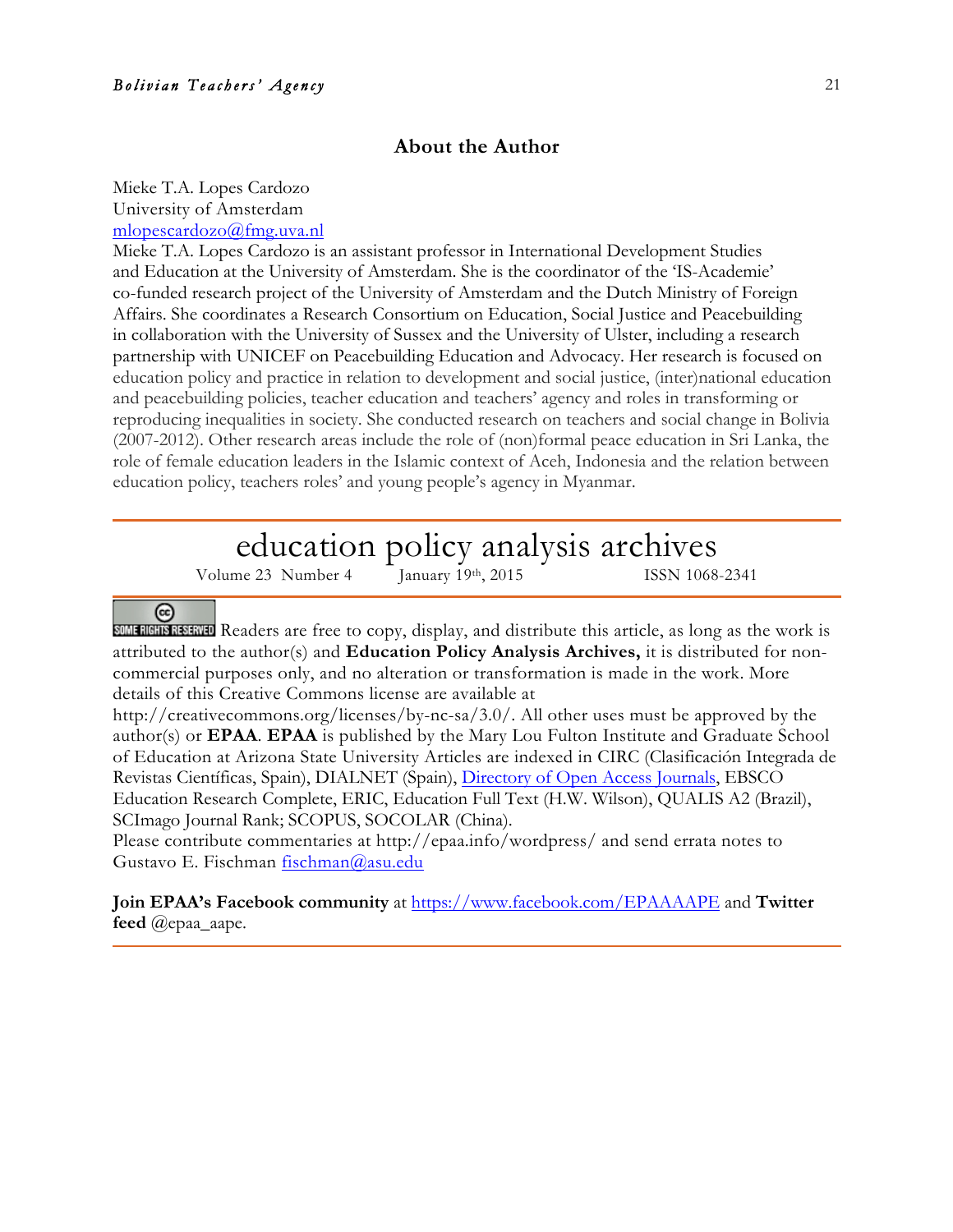## education policy analysis archives editorial board

Editor **Gustavo E. Fischman** (Arizona State University) Associate Editors: **Audrey Amrein-Beardsley** (Arizona State University), **Kevin Kinser** (University of Albany) **Jeanne M. Powers** (Arizona State University)

**Jessica Allen** University of Colorado, Boulder **Jaekyung Lee** SUNY Buffalo

**Michael W. Apple** University of Wisconsin, Madison **David C. Berliner** Arizona State University **Maria Martinez-Coslo** University of Texas, **Robert Bickel Marshall University William Mathis University of Colorado, Boulder Wendy C. Chi** Jefferson County Public Schools in Golden, Colorado **Casey Cobb** University of Connecticut **Sharon Nichols** University of Texas, San Antonio **Arnold Danzig** California State University, San Jose **Antonia Darder** Loyola Marymount University **João Paraskveva** University of Massachusetts, **Linda Darling-Hammond** Stanford University **Laurence Parker** University of Utah **Chad d'Entremont** Rennie Center for Education Research and Policy **John Diamond** Harvard University **John Rogers** University of California, Los Angeles **Tara Donahue** McREL International **A. G. Rud** Washington State University **Christopher Joseph Frey** Bowling Green State University **Melissa Lynn Freeman** Adams State College **Kimberly Scott** Arizona State University **Amy Garrett Dikkers** University of North Carolina Wilmington **Gene V Glass** Arizona State University **Maria Teresa Tatto** Michigan State University **Ronald Glass** University of California, Santa Cruz **Larisa Warhol** Arizona State University **Harvey Goldstein** University of Bristol **Cally Waite** Social Science Research Council **Eric M. Haas** WestEd **Kevin Welner** University of Colorado, Boulder **Kimberly Joy Howard** University of Southern California **Aimee Howley** Ohio University **Terrence G. Wiley** Center for Applied Linguistics **Craig Howley** Ohio University **John Willinsky** Stanford University

**Steve Klees** University of Maryland **Kyo Yamashiro** Los Angeles Education Research

**Gary Anderson** New York University **Christopher Lubienski** University of Illinois, Urbana-Champaign **Sarah Lubienski** University of Illinois, Urbana-Champaign **Angela Arzubiaga** Arizona State University **Samuel R. Lucas** University of California, Berkeley Arlington **Henry Braun** Boston College **Tristan McCowan** Institute of Education, London **Eric Camburn** University of Wisconsin, Madison **Michele S. Moses** University of Colorado, Boulder **Julianne Moss** Deakin University

**Noga O'Connor** University of Iowa

Dartmouth **Susan L. Robertson** Bristol University

**Sherman Dorn** Arizona State University **Felicia C. Sanders** Institute of Education Sciences **Janelle Scott** University of California, Berkeley

**Dorothy Shipps** Baruch College/CUNY

**Jacob P. K. Gross** University of Louisville **John Weathers** University of Colorado, Colorado Springs **Ed Wiley** University of Colorado, Boulder

Institute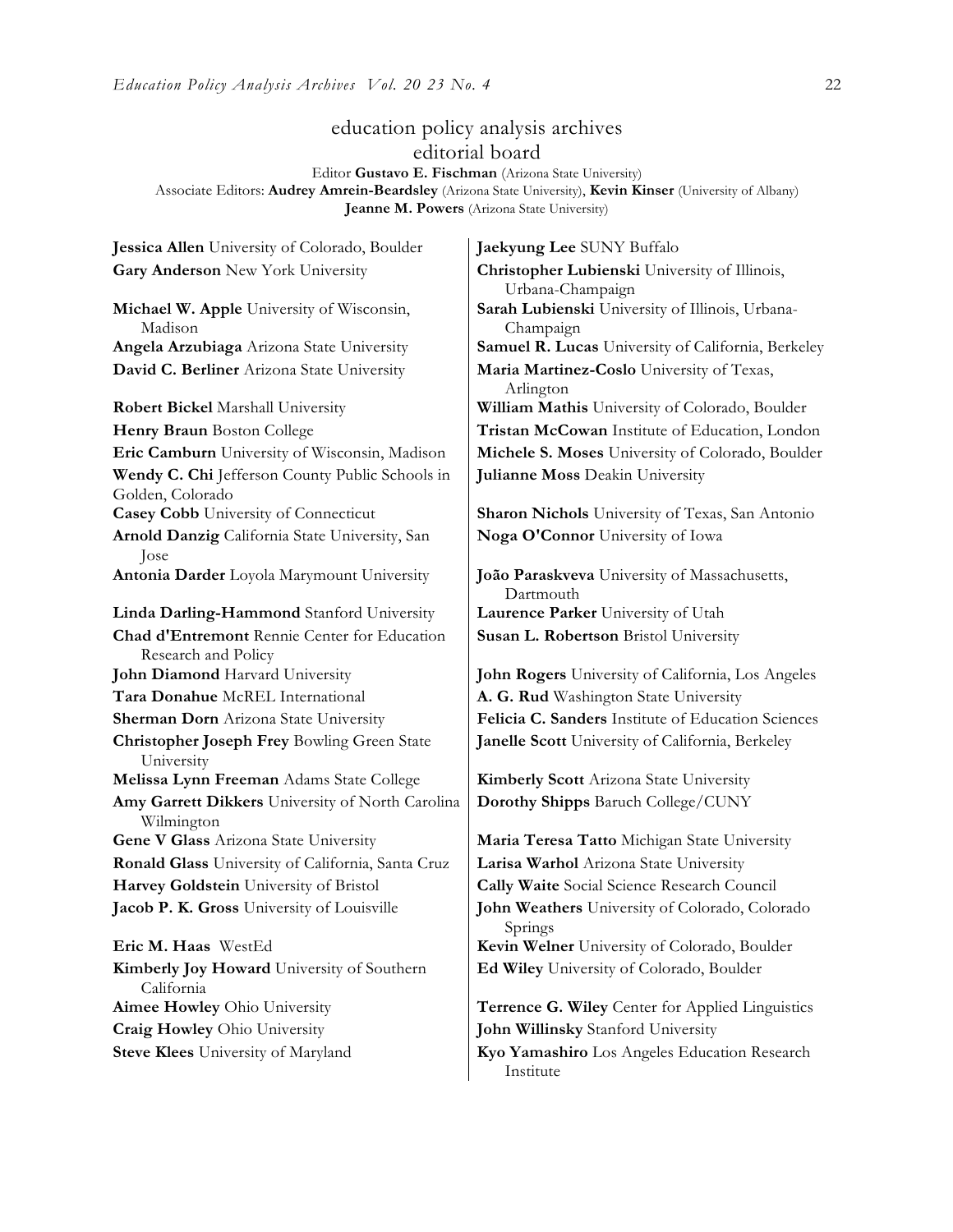## archivos analíticos de políticas educativas consejo editorial

Editores: **Gustavo E. Fischman** (Arizona State University), **Jason Beech** (Universidad de San Andrés), **Alejandro Canales** (UNAM) y **Jesús Romero Morante** (Universidad de Cantabria)

| Armando Alcántara Santuario IISUE, UNAM |  |  |
|-----------------------------------------|--|--|
| México                                  |  |  |

| Claudio Almonacid University of Santiago, Chile           |
|-----------------------------------------------------------|
| Pilar Arnaiz Sánchez Universidad de Murcia,               |
| España                                                    |
| Xavier Besalú Costa Universitat de Girona,                |
| España                                                    |
| Jose Joaquin Brunner Universidad Diego Portales,<br>Chile |
| Damián Canales Sánchez Instituto Nacional para            |
| la Evaluación de la Educación, México                     |
| María Caridad García Universidad Católica del             |
| Norte, Chile                                              |
|                                                           |
| Raimundo Cuesta Fernández IES Fray Luis de                |
| León, España                                              |
| Marco Antonio Delgado Fuentes Universidad                 |
| Iberoamericana, México                                    |
| Inés Dussel DIE-CINVESTAV,                                |
| Mexico                                                    |
| Rafael Feito Alonso Universidad Complutense de            |
| Madrid. España                                            |
| Pedro Flores Crespo Universidad Iberoamericana,           |
| México                                                    |
| Verónica García Martínez Universidad Juárez               |
| Autónoma de Tabasco, México                               |
| Francisco F. García Pérez Universidad de Sevilla,         |
| España                                                    |
| Edna Luna Serrano Universidad Autónoma de                 |
| Baja California, México                                   |
| Alma Maldonado DIE-CINVESTAV                              |
| México                                                    |
| Alejandro Márquez Jiménez IISUE, UNAM                     |
| México                                                    |
| Jaume Martínez Bonafé, Universitat de València,           |
| España                                                    |
| José Felipe Martínez Fernández University of              |
| California Los Angeles, Estados Unidos                    |

**Fanni Muñoz** Pontificia Universidad Católica de Perú,

**Imanol Ordorika** Instituto de Investigaciones Economicas – UNAM, México **Maria Cristina Parra Sandoval** Universidad de Zulia, Venezuela **Miguel A. Pereyra** Universidad de Granada, España **Monica Pini** Universidad Nacional de San Martín, Argentina **Paula Razquin** Universidad de San Andrés, Argentina **Ignacio Rivas Flores** Universidad de Málaga, España **Daniel Schugurensky** Arizona State University, Estados Unidos **Orlando Pulido Chaves** Instituto para la Investigacion Educativa y el Desarrollo Pedagogico IDEP **José Gregorio Rodríguez** Universidad Nacional de Colombia **Miriam Rodríguez Vargas** Universidad Autónoma de Tamaulipas, México **Mario Rueda Beltrán** IISUE, UNAM México **José Luis San Fabián Maroto** Universidad de Oviedo, España **Yengny Marisol Silva Laya** Universidad Iberoamericana, México **Aida Terrón Bañuelos** Universidad de Oviedo, España **Jurjo Torres Santomé** Universidad de la Coruña, España **Antoni Verger Planells** University of Barcelona, España **Mario Yapu** Universidad Para la Investigación Estratégica, Bolivia